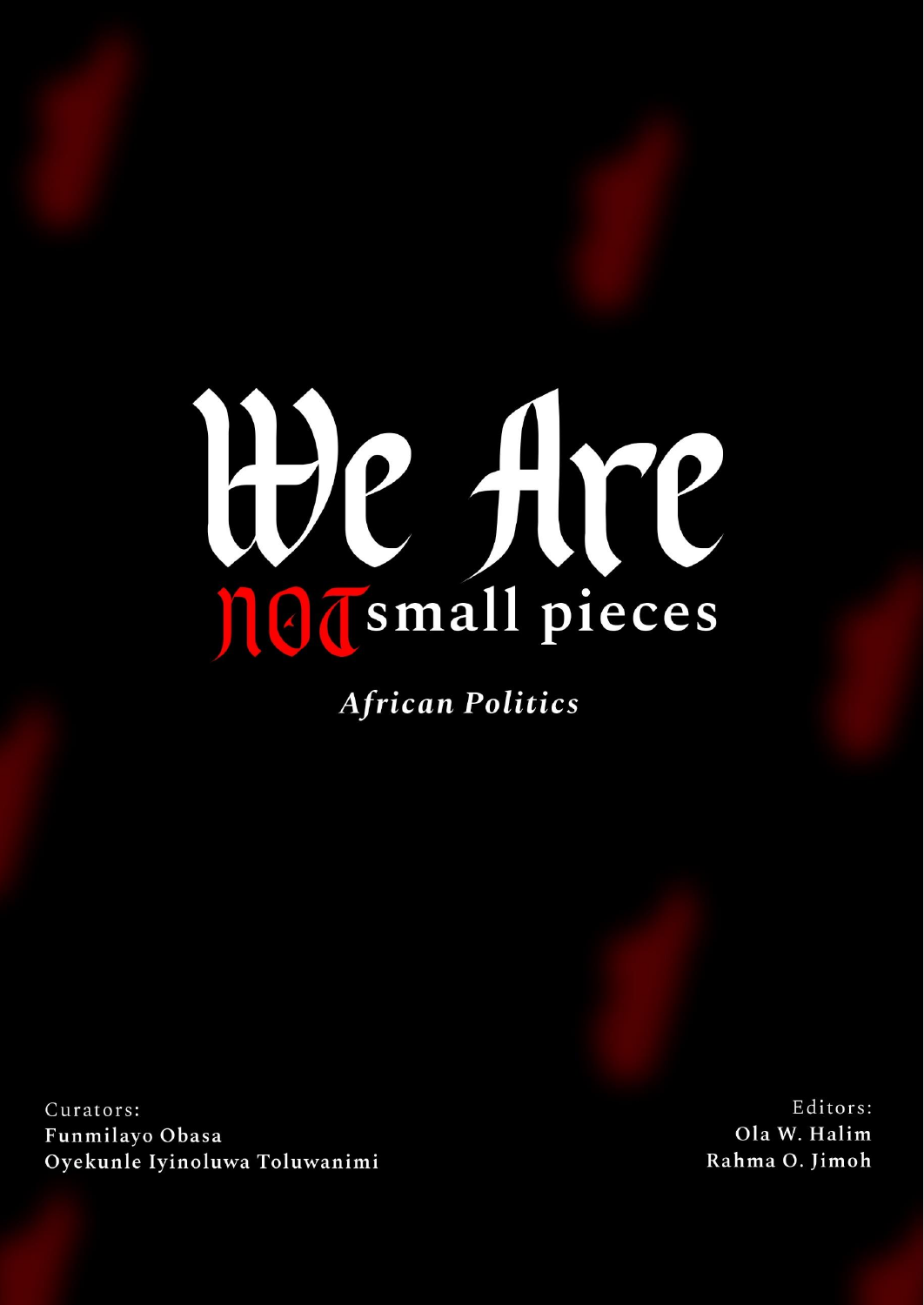# WE ARE NOT SMALL PIECES

EDITED BY

#### OLA W. HALIM

&

RAHMA O. JIMOH

CURATED BY

## FUNMILAYO OBASA

&

## OYEKUNLE IYINOLUWA TOLUWANIMI

All Rights Reserved. First Published in 2022 in Nigeria on

[Artmosterrific.com](https://artmosterrific.com/)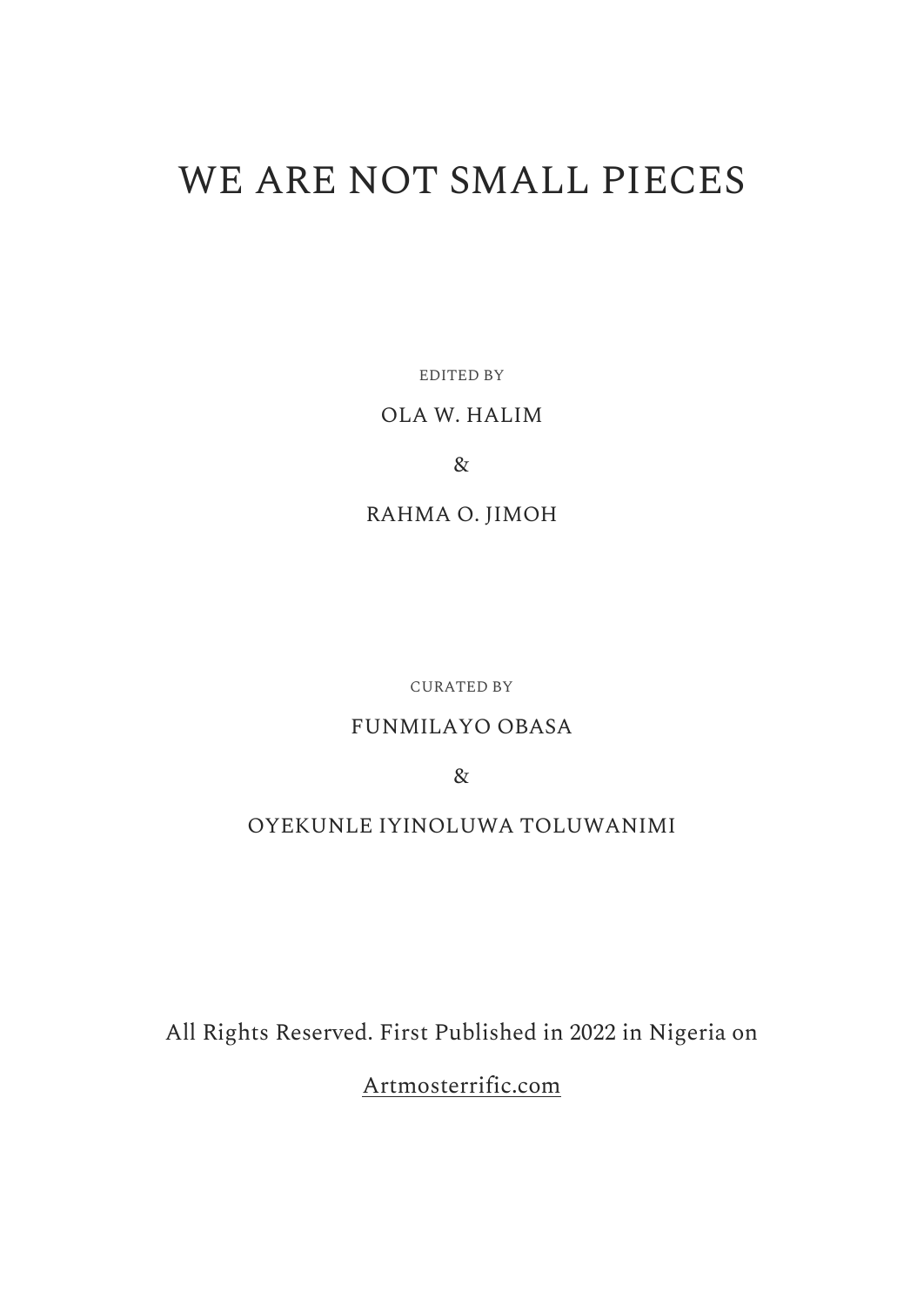# **CONTENTS**

| MY COUNTRY, A TROPE FOR HERE IS BUB   Eniola Abdulroqeeb Arówólò 2 |
|--------------------------------------------------------------------|
|                                                                    |
|                                                                    |
|                                                                    |
|                                                                    |
|                                                                    |
| PORTRAIT OF SCALE OF JUSTICE WITH GUNWOUNDS & GRENADES   Muiz      |
|                                                                    |
|                                                                    |
|                                                                    |
|                                                                    |
|                                                                    |
| IN A TIME OF LOVE AND MONEY   Mhembeuter Jeremiah Orhemba 31       |
|                                                                    |
|                                                                    |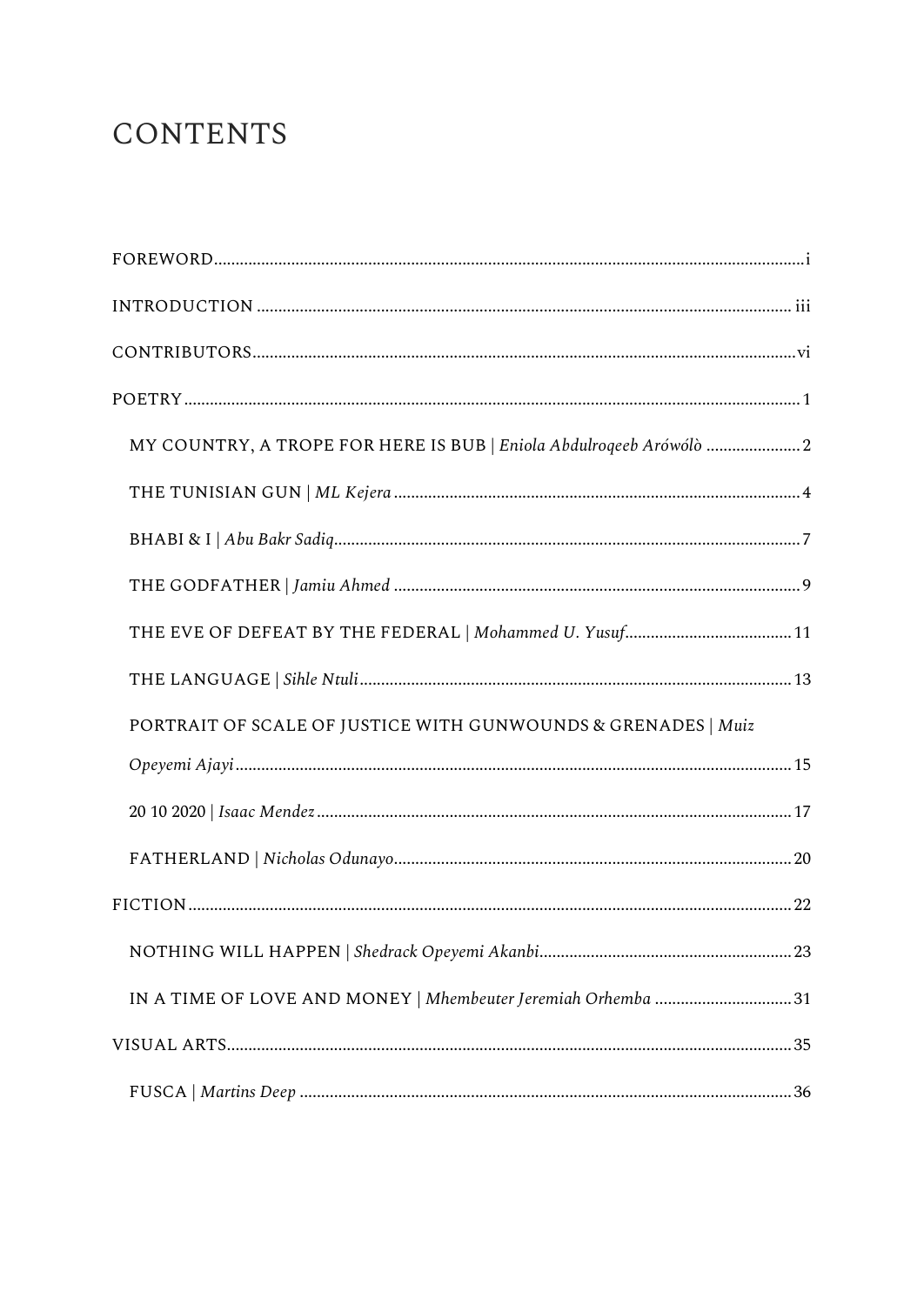## <span id="page-3-0"></span>FOREWORD

A surge of protests erupted across the African continent in recent years. From the 2020 #ENDSARS protest against police brutality in Nigeria to the 2021 Burkinabes' protest demanding their government tackle insurgency in Burkina Faso to the 2022 anti-Saied protest in Tunisia rebuking President Kais Saied's undemocratic governance. According to Adam Branch and Zachariah Mampilly's book "Africa Uprising: Popular Protests and Political Change", these protests fall under an ongoing third wave of protest in Africa which began early 21st century. The first wave occurred during the late colonial period and led to the end of colonial rule while the second wave rippled through late 1980s to early 1990s, resulting in the advent of a multi-party system of democracy. A singular collective political impact of the unfolding third wave of protest is however unknown yet. But it is conspicuous that it is creating a kind of political consciousness awakening in African citizens. The protests inspire erstwhile politically inert masses towards demanding a homogeneous dream from their government. The protests seed in the people's mind their capacity to unite for a cause and influence government. The protests lead to the emergence of what Zachariah Mampilly in an interview with Ritimo called "Protest Democracy", "a democracy that is moving away from a state-centric technocratic approach towards one grounded in the views and actions of ordinary people." This anthology you are about to read is a collection of voices contributing to this emergence.

The frequency of protests and insurgencies can be a parameter for determining the effectiveness of a government. Therefore, in the light of the aforementioned explosion

 $\sim$  i  $\sim$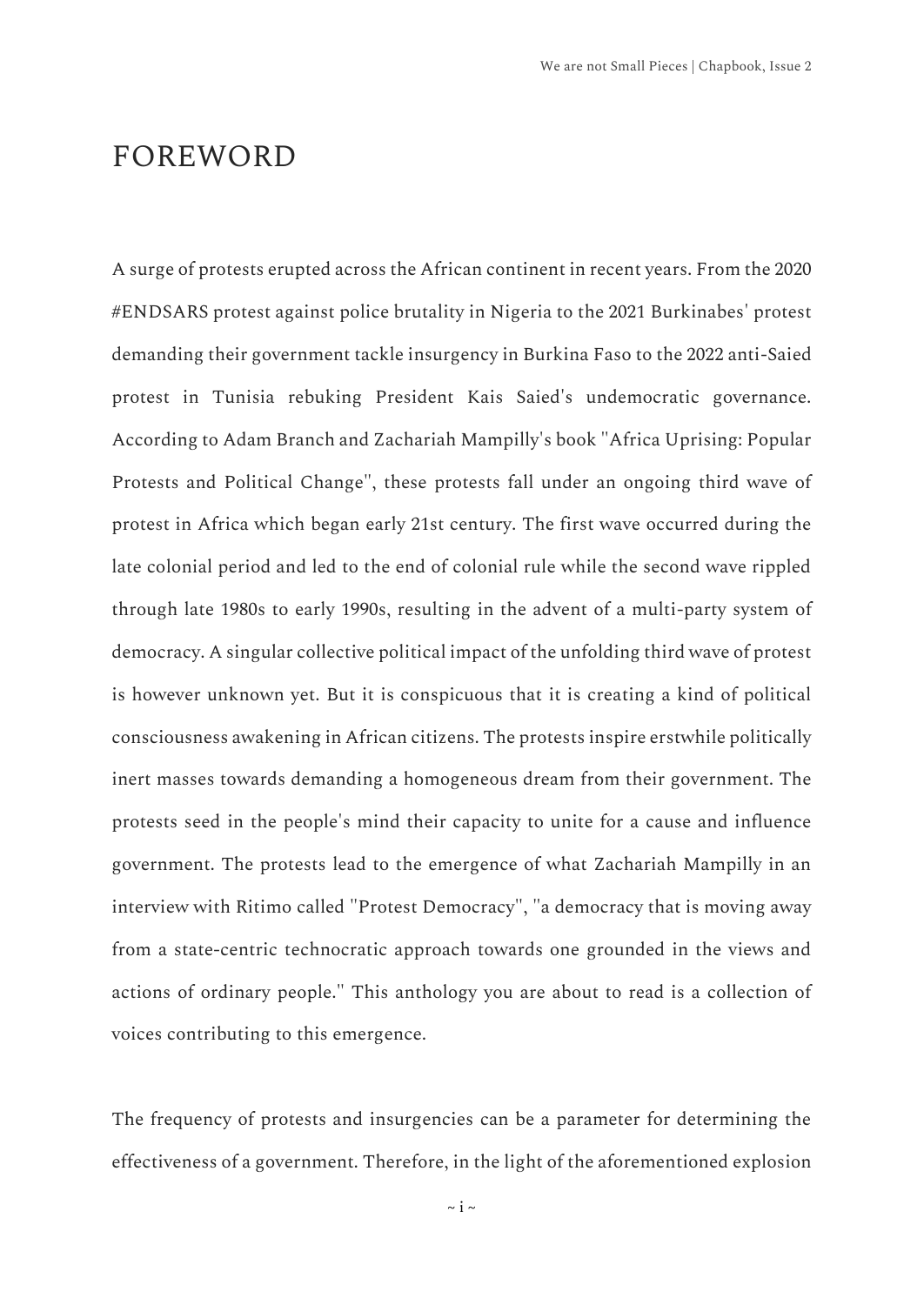of protests raging through the Africa continent, plus the incessant insecurity issues, it is evident that African politics is generally in shambles. This collection is a portrait of this political dysfunction. The pieces within recount and reimagine protests, wars, and political crimes, painting boldly the current state of African politics.

Moreover, change often requires emotions as springboards for its execution. The unpleasant realities of African politics depicted in the poems, stories and artworks in this anthology are evocative of all the feelings that can be channeled into revolutionizing African politics. In other words, this collection of angry, dissatisfied, and solemn voices inspires the need for political evolution and a Pan-African patriotism towards achieving it.

In conclusion, protests come in different forms: oral and performative such as chanting during marches or written and visual such as banners, poetry, and storytelling. This anthology is a protest on its own, belonging to the latter form. The pieces therein hold plaques and public address systems and scream about a desire for a more effective governance in Africa. The pieces stand fearless and resilient against counter pressures and countermeasures disguised as empty promises, unyielding in their timelessness and uncompromising in their bluntness. I invite you to experience it all.

*Ishola Abdulwasiu Ayodele* 

#### **Residence Director, ARTmosterrific**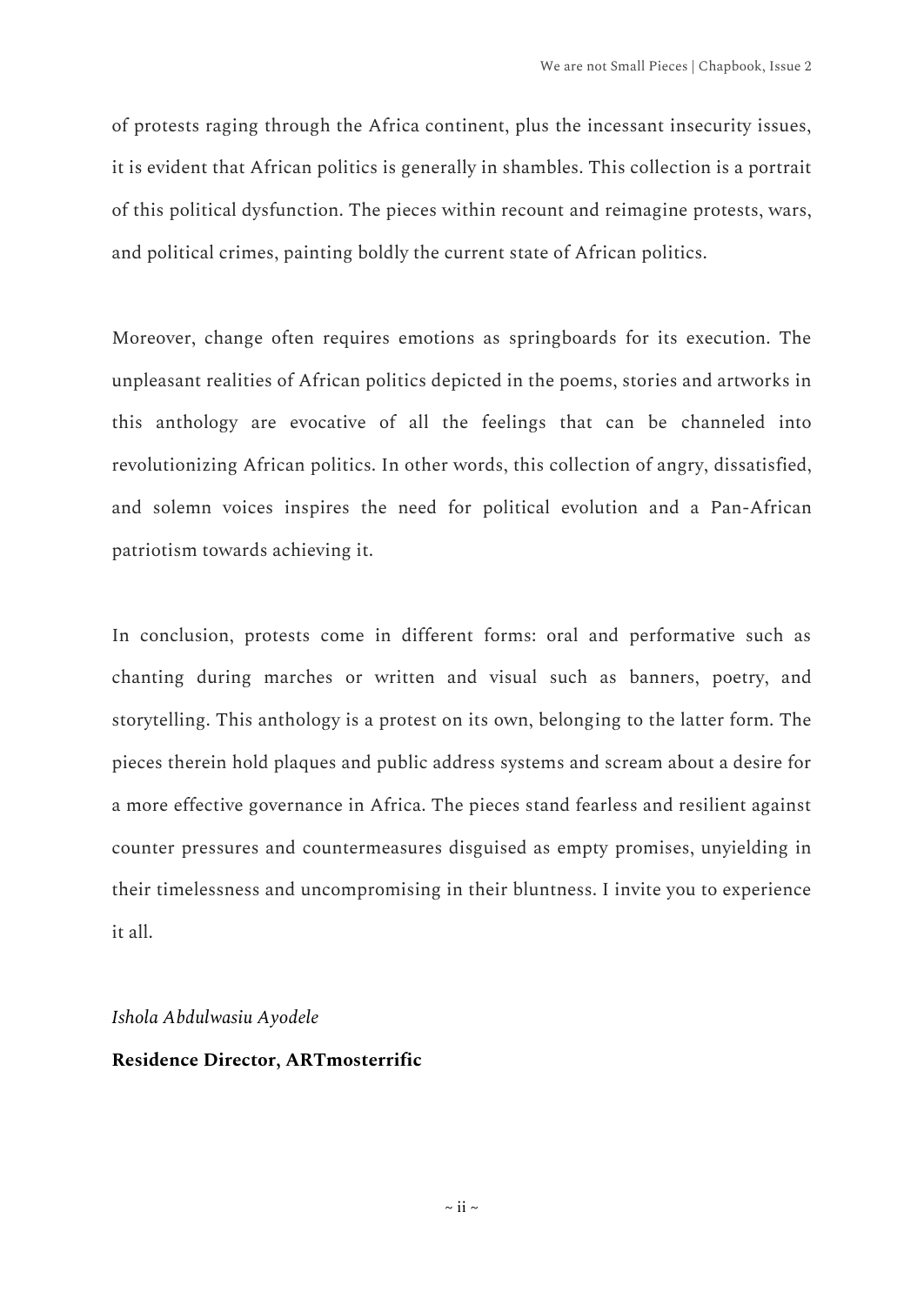## <span id="page-5-0"></span>INTRODUCTION

#### *Indeed, We Are Not Small Pieces*

Dear African,

We live in a dismal period, and it seems like we can do nothing to change it. The ones who have plunged us into this period have rendered us powerless. They always take us for granted. They think we are small. For the most part, we are dormant, not because we have chosen to be, but because our leaders have conditioned us to be.

There is something tragic about the voiceless. Something invisible — almost dehumanising — about scrambling for a voice. Those who have no voice are powerless. They answer to the oppressors who yoke them.

Let us go back to the colonial period when the Europeans caged our people. Remember how they muffled our people, how they forced them to comply. They coerced our people to work on farms, appropriated our land, and exploited them. Remember what the Europeans did to strip them of their languages, how they forced them to adopt a new culture, how they made them forget.

But, remember the nationalists who showed Europeans that Africans had a voice. Can you recall their dissident nature: the boycotts, the warfare, the rallies, the strikes, the demands? They employed the voices of the people and through that, our countries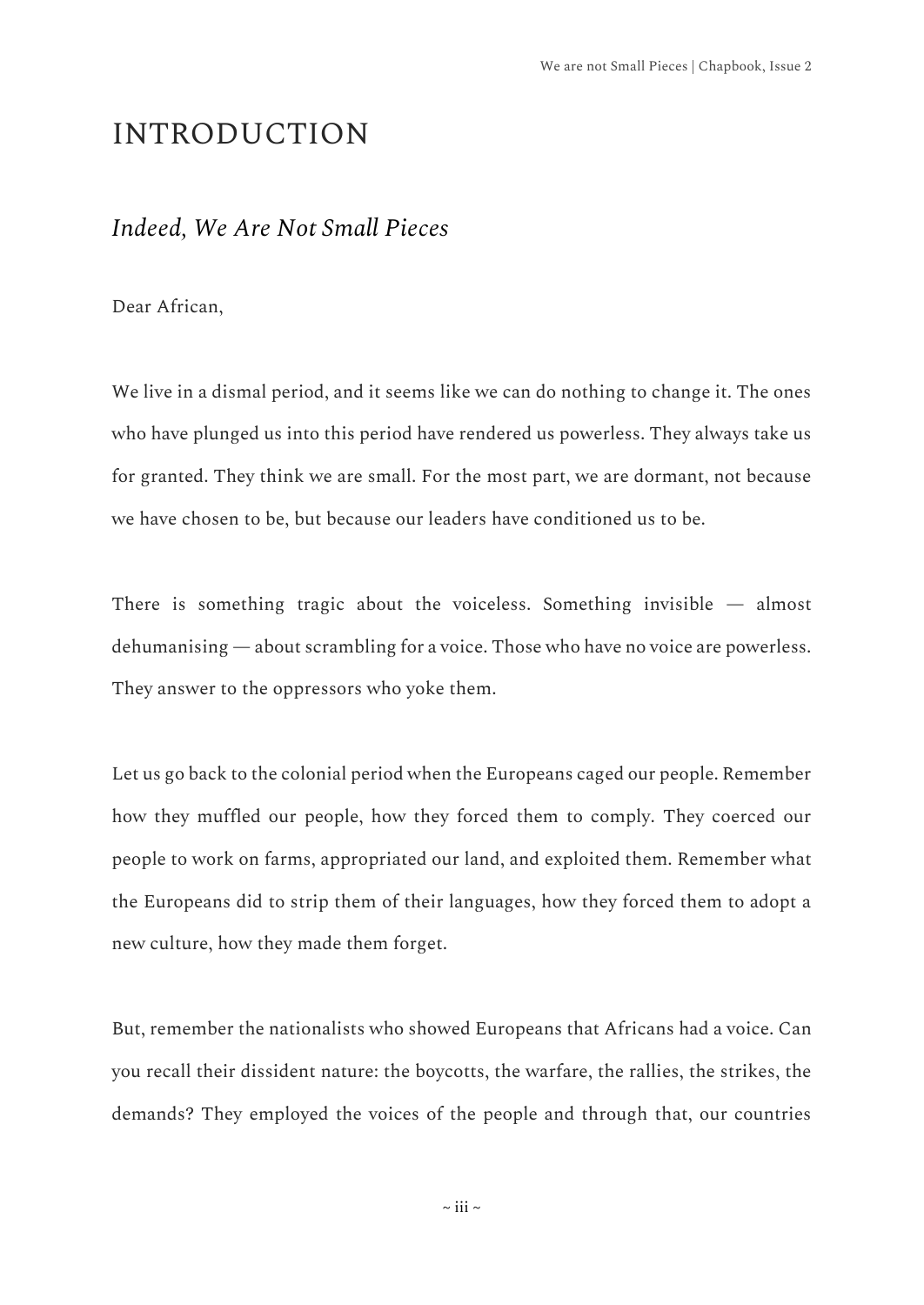gained independence. Regrettably, most nationalists mirrored the behaviour of the colonialists. And this behaviour cascaded into the present political class.

Our political world speaks of tyranny, not democracy. As Africans, we are accustomed to news that shows our backwardness, dependence, and helplessness. Now, when we complain, the leaders ignore it. When we protest, they disrupt it. When we persist, they kill us. And so it has been after nationalists used the voice of the masses — an underestimated tool — to expel the colonial masters.

It is easy to silence people, but inexplicably hard to break away. Nonetheless, regaining our voice is possible. To restore this voice, we must start regardless of where we find ourselves.

No matter what country you are from, you know what it feels like to have everything ruined by a government and have them plunder your resources. Your struggles are relatable. That is why we have curated this chapbook, titled *We Are Not Small Pieces*. We recognise the need for a medley of voices capable of speaking against our political atmosphere. So, we present you with a set of conversation starters, of voices. From *My Country, A Trope for Here is Bub by* Eniola Abdulroqeeb Arówólò, to *Nothing Will Happen by* Shedrack Opeyemi Akanbi*, to Fusca* by Martins Deep, all pieces recognise that change begins by acknowledging the root problem and acting on it. The artists invoke their voices because art is potent. The voice originates from art. Without this power, there is nothing we can do.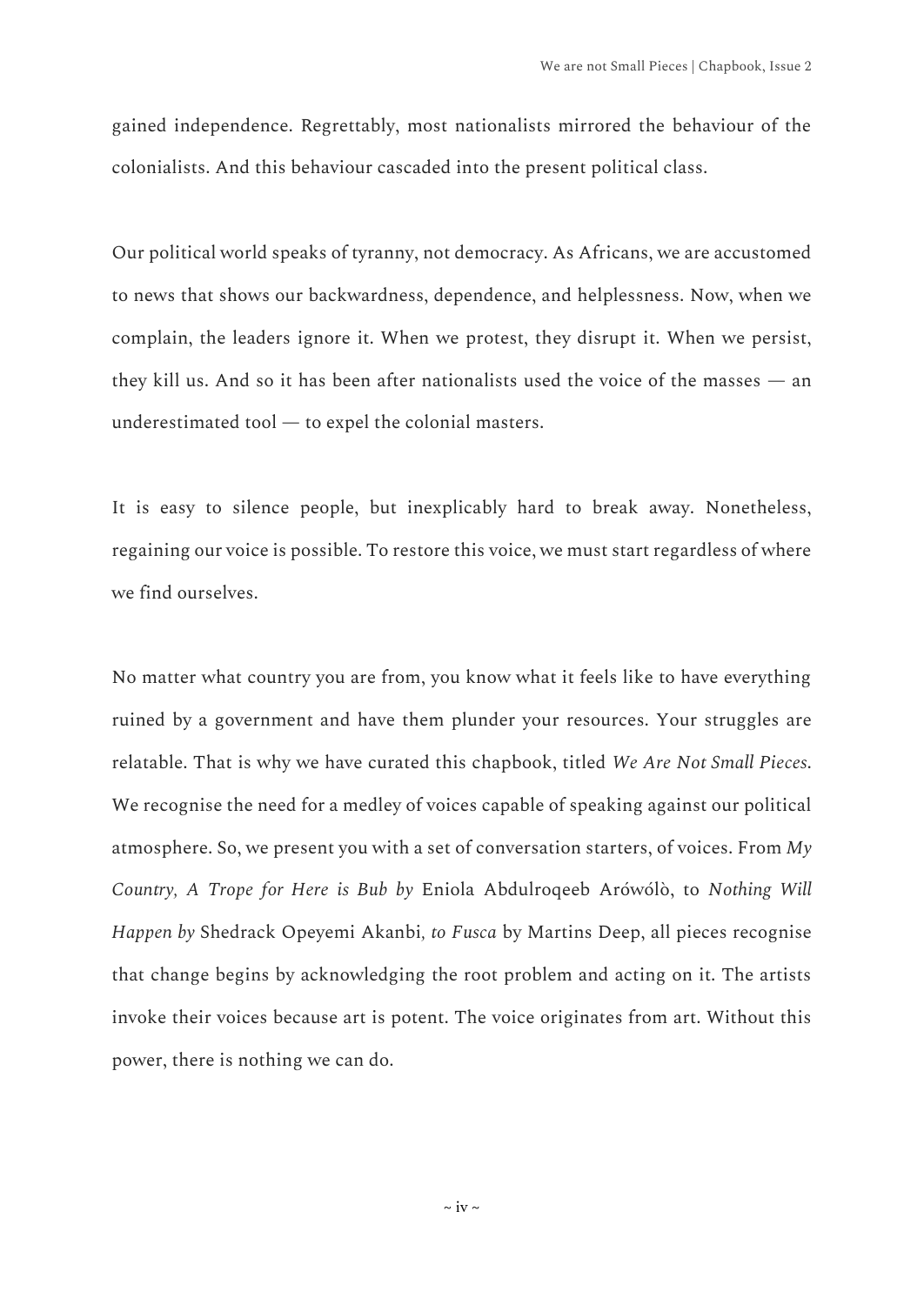*We Are Not Small Pieces* is filled with the experiences and perceptions of different African creatives because we know what it is like to be affected by African Politics. Here, you will find that you are not alone.

*Funmilayo Obasa & Oyekunle Iyinoluwa Toluwanimi*

#### **Curators**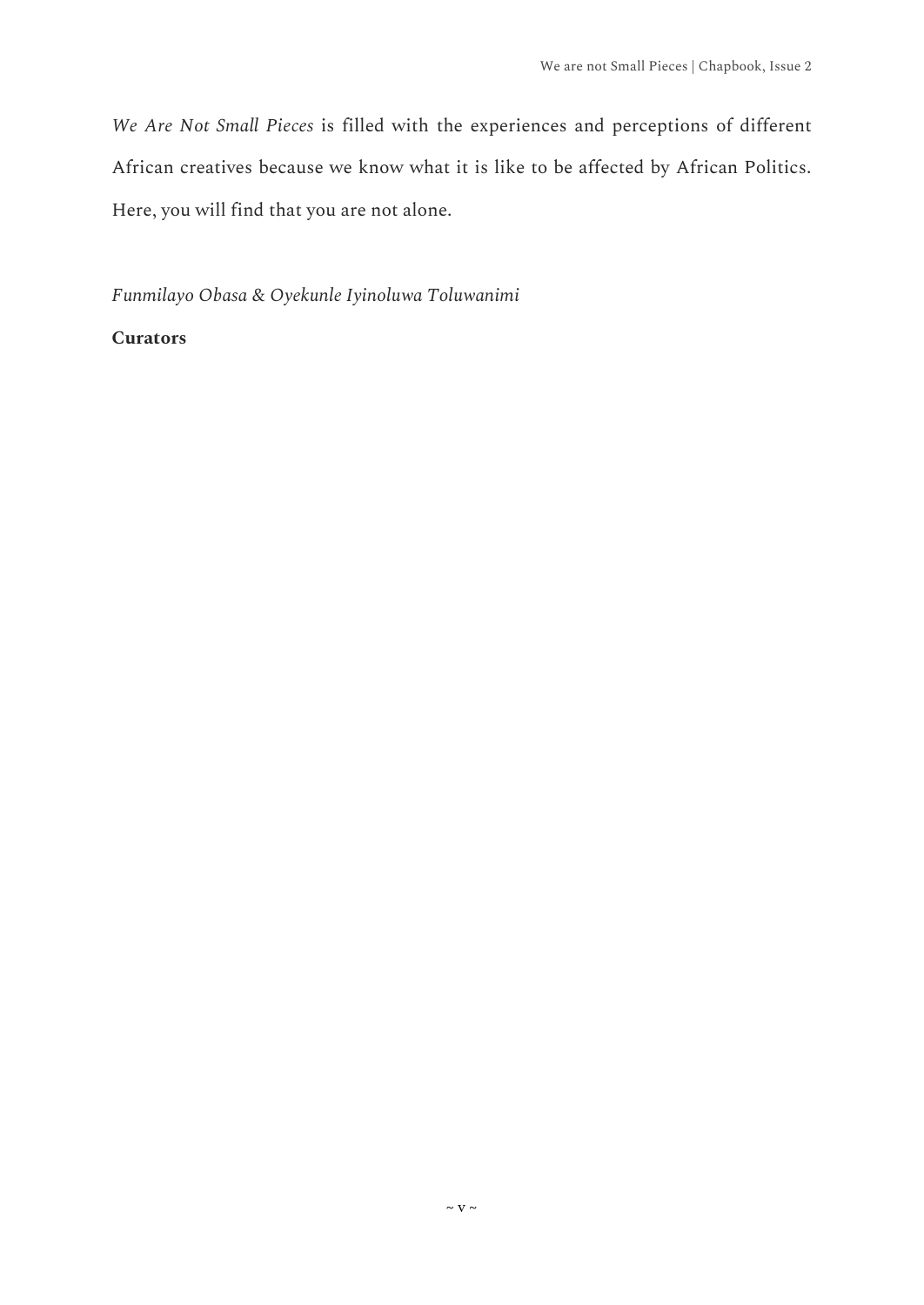# <span id="page-8-0"></span>CONTRIBUTORS

## EDITIORS

*Ola W. Halim*

*Rahma O. Jimoh*

## FOREWORD

*Ishola Abdulwasiu Ayodele* 

## CURATORS

*Funmilayo Obasa*

*Oyekunle Iyinoluwa Toluwanimi*

## ARTISTS

*ML Kejera*

*Abu Bakr Sadiq*

*Isaac Mendez*

*Jamiu Ahmed*

*Mohammed U. Yusuf*

*Sihle Ntuli*

*Nicholas Odunayo*

*Muiz Opeyemi Ajayi*

*Eniola Abdulroqeeb Arówólò*

*Mhembeuter Jeremiah Orhemba*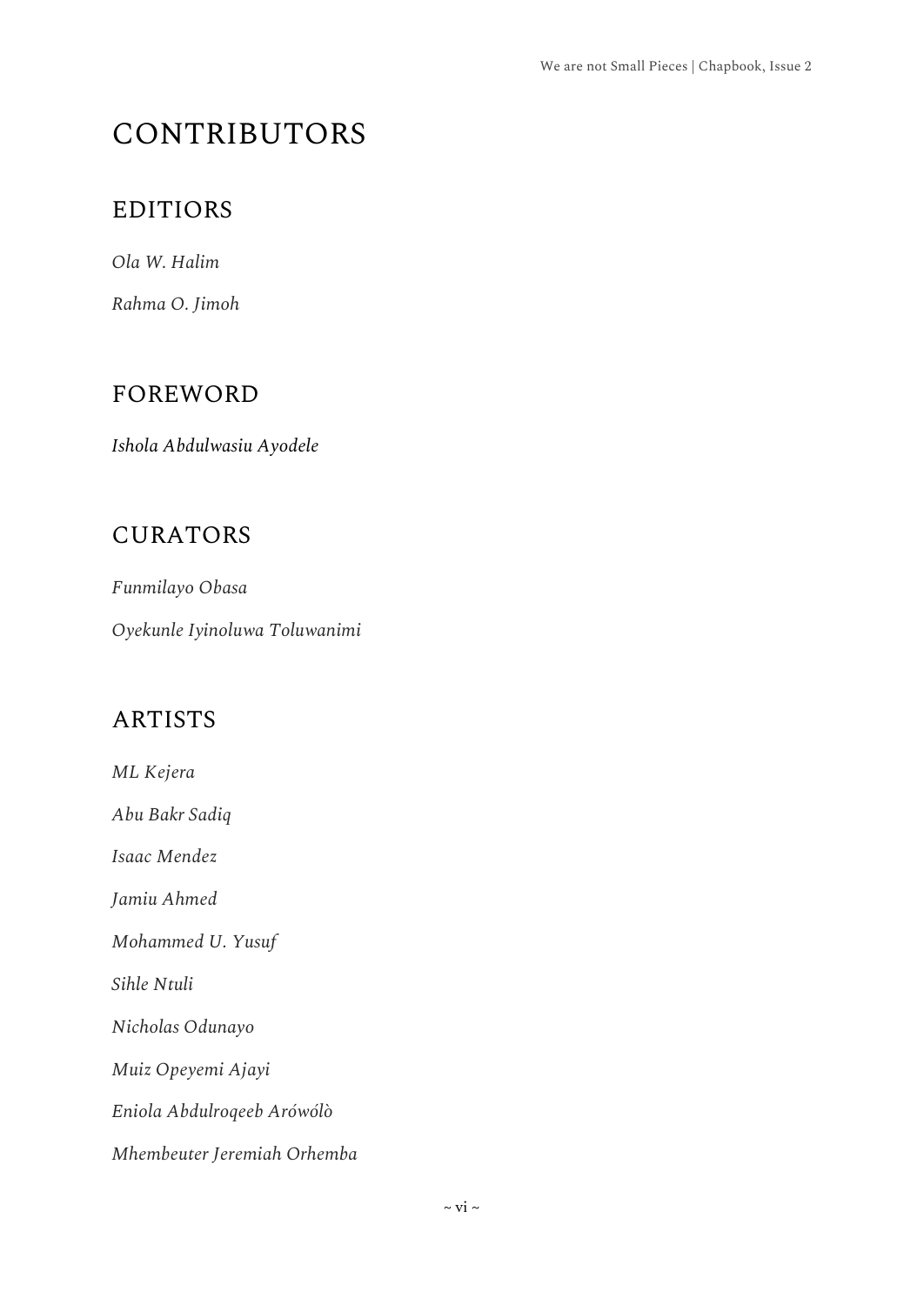*Shedrack Opeyemi Akanbi* 

*Martins Deep*

## BOOK COVER DESIGN

*Owolabi Mubarakah Temitope*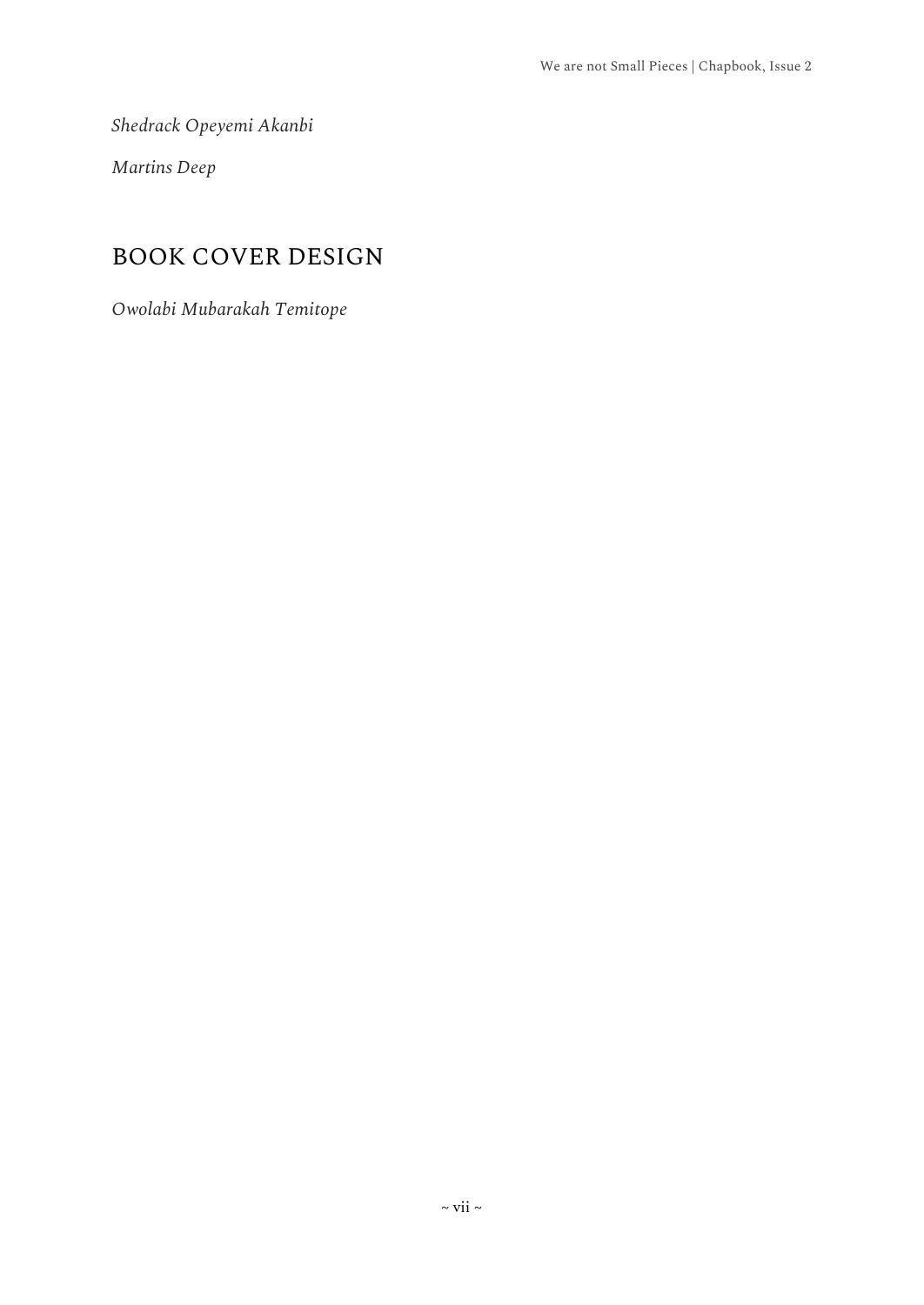# WE ARE NOT SMALL PIECES

*African politics*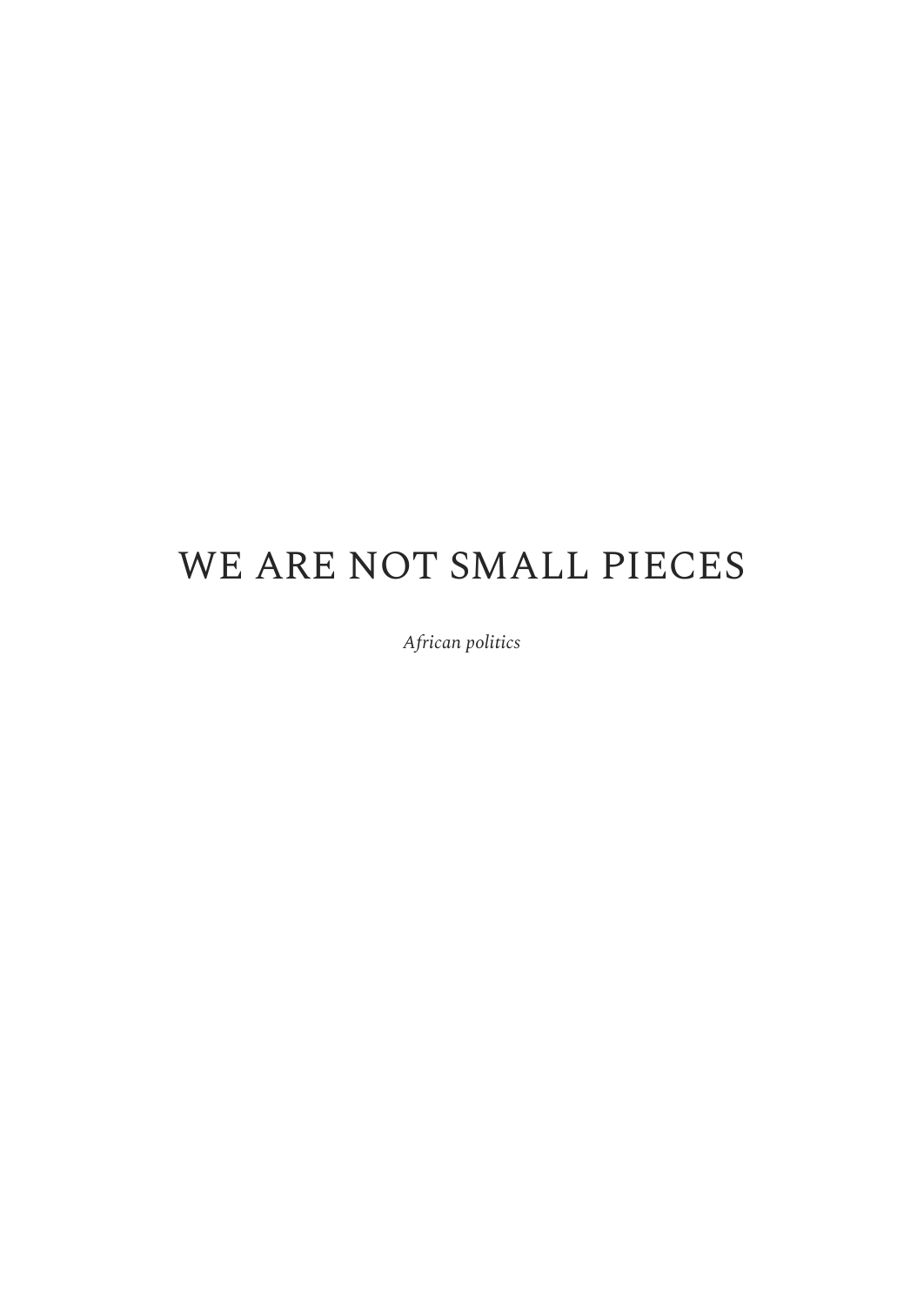## POETRY

<span id="page-11-0"></span>*"when war torches a place, it gives birth to flames*

*like Syria, like Yemen, like Iran, like my country."*

*— MY COUNTRY, A TROPE FOR HERE IS BUB, Eniola Abdulroqeeb Arówólò*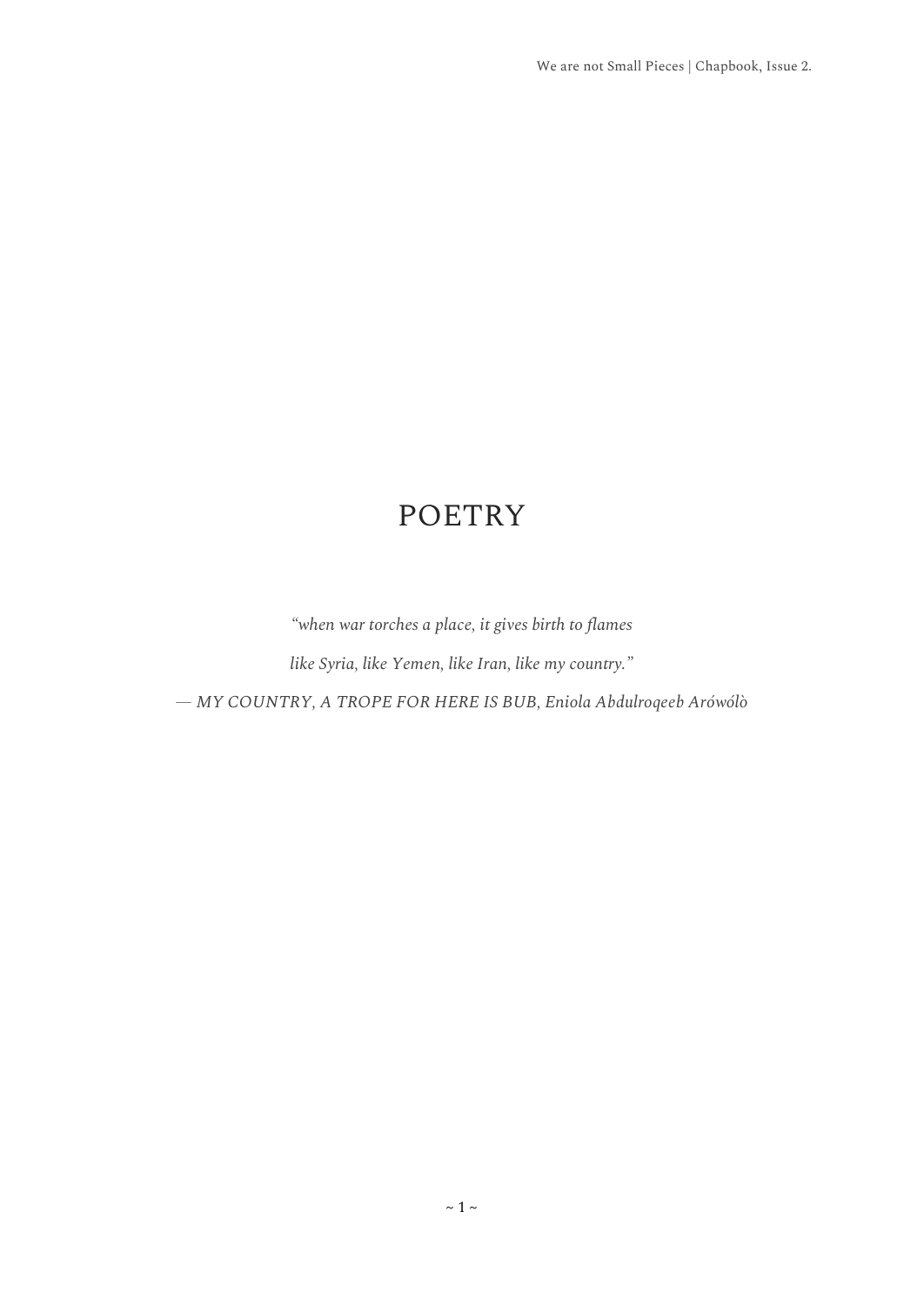# <span id="page-12-0"></span>MY COUNTRY, A TROPE FOR HERE IS BUB | *Eniola Abdulroqeeb Arówólò*

when war torches a place, it gives birth to flames like Syria, like Yemen, like Iran, like my country. i am on the rooftop this evening with sun in its redness as the blood spattered as libation by men garbed with extremism gazes at my body — this body whose alter ego too reads grief. it's true that here is a cornucopia of gunshots & we gilt ourselves with it like a hunch sited on the back of a man. my mother visited the market & returned

with a bullet pitched on her forehead.

this is how we die on the asphalts, wretched.

i am broken like a faucet, like this poem encompassing miseries.

i christen here apocalypse, Eden shedding her beauty and grace.

another news of school girls filched by terrorists

rings out like a disturbing metronome.

if ever you must mention this country, let it be with withering joy.

there is one thing certain as the rainbow that comes headlong after rain which is to say my country never runs out of grief.

everywhere i go i adorn myself wariness, otherwise i may be another saline water trooping out of my father's eyes.

i break open the Qur'an & keep munching salam. salam. salam.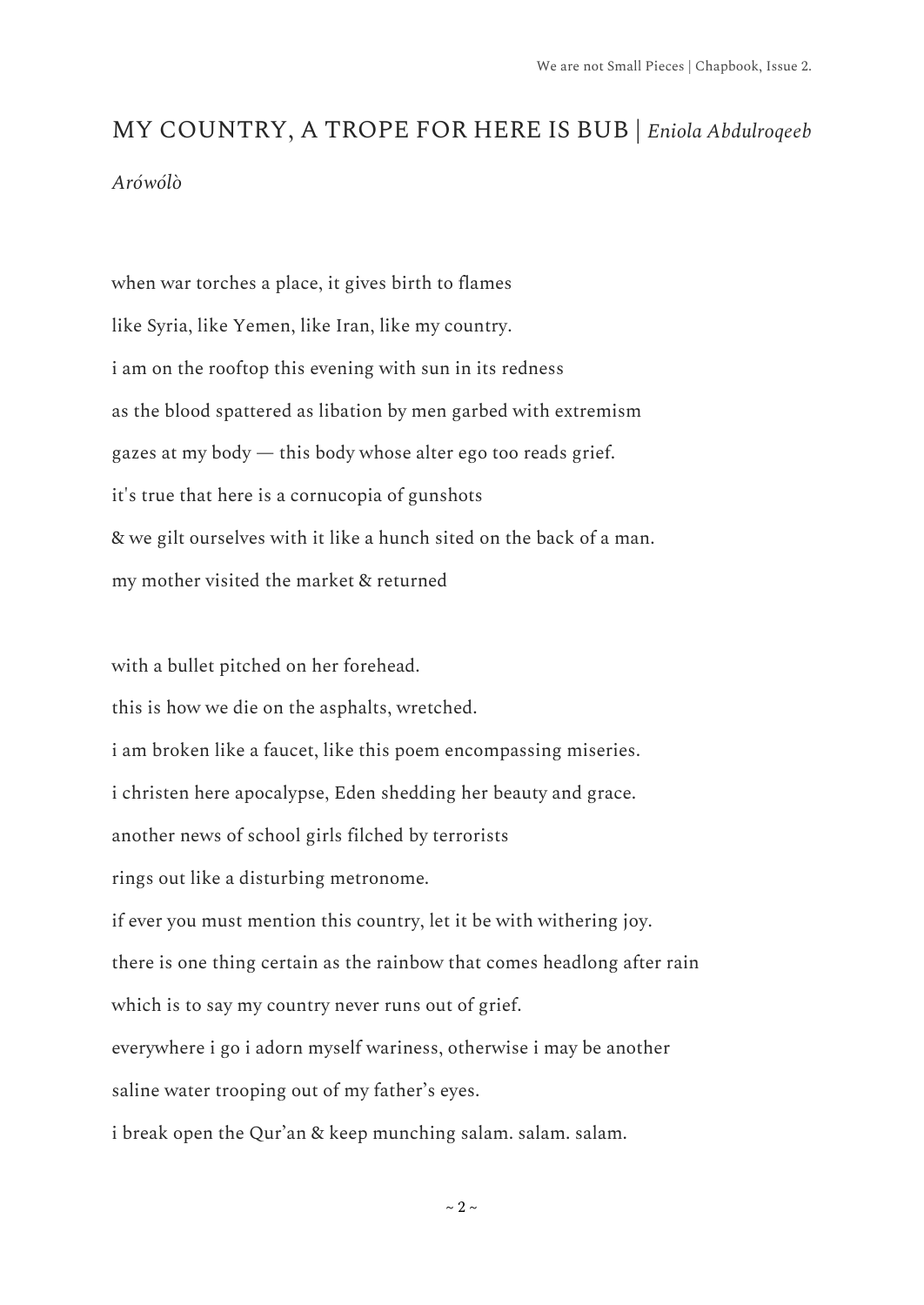Salam—an Arabic term for PEACE.

#### BIOGRAPHY

ENIOLA ABDULROQEEB ARÓWÓLÒ is an emerging writer and a student of Mass Communication. He is a social activist who is passionate about inequality, politics, domestic violence, and child rights. His works have appeared on Brittle Paper, Rough Cut Press, Poetry Column ND, Rigorous Magazine, Salamander Ink, Eremite Poetry, Mixed Mag, Ninsha Arts, Arts Lounge, Ngiga Review, Nanty Greens, and African Magazine. He is the August winner of PIN-10 DAY POETRY and has been shortlisted in BPPC's June/July Anthology. In his leisure time, he is either writing, reading, or binge-watching cartoons.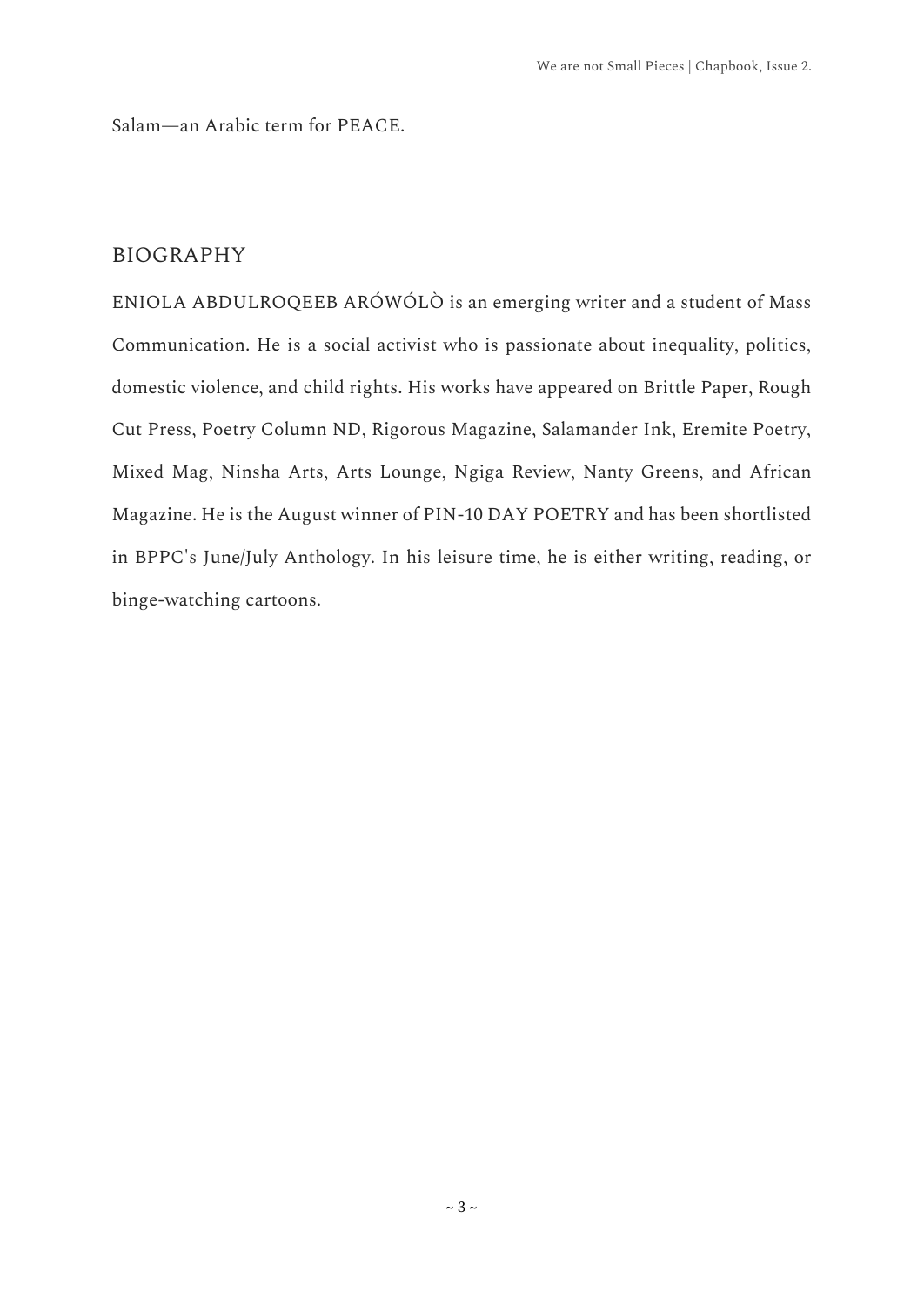## <span id="page-14-0"></span>THE TUNISIAN GUN | *ML Kejera*

#### brrrraap!

In the summer of 2013, Tunis was laid siege by the brotherhood of the traveling gun. Two assassinations. Both leftist politicians. Unknown gunmen on motorbikes.

brrraaaaap! brrap!

My friends and I, super rich children of East and West African diplomats, lost in hashclouds and rap and R'n'B and "Sidi Mansour", surmised that the same gun birthed all three bullets. Tunisia was a land without guns, unlike Libya where the Colonel died with shock frozen on his face by the flash of a gun. Even as he died, he was incapable of comprehending why people he called sons were killing him.

brrraaaaap! brrap! brraaaap!

Chokri Belaid.

Mohamed Brahmi.

brrap! brrap! brrap! brrap! brrap! brrap! brraap!

Though the DJ proper, Mr. Bong, let us suggest songs, we knew he was in control of the speaker. With a twist of a knob here, a flick of a switch there, he masterfully undulated beats that captured, wholly, those smoke sessions. Around 6:30 pm, he

 $\sim$  4  $\sim$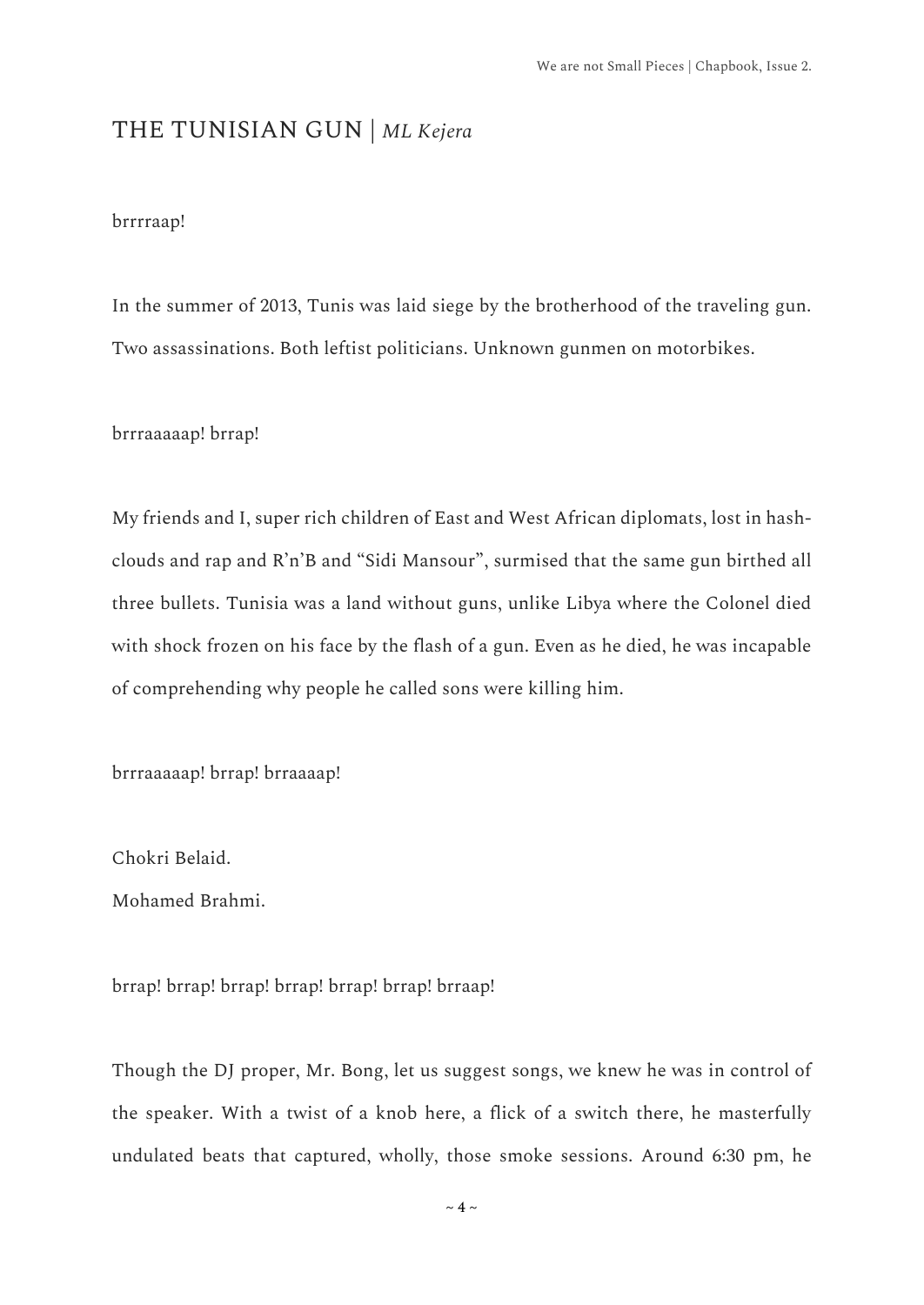would even phase wine-colored sunsets into light-polluted, hazy bluish nights. Atop my rooftop-veranda, the Babylonian skyline bumped to Kanye, Kendrick, Earl, Tyler, Frank, Push, Abel, Chance, and Donald. Still, the sandy wind raged and fear ran along our bones through the chill.

brrraaaaap! brrap! brrraaaaap! brrap!

Puff, puff, pass to the right as we might, no amount of Momo's Moroccan hash mixed with loose Marlboro tobacco was able to lift us out of fear. All black ears were pricked awaiting that mythic gunshot and discerning whether summer's marital fireworks were gunpowder booms.

#### brrrraap!

But Mr. Bong knew how to ease us. He put the "I Don't Like (Remix) [Pusha T verse Extended]" through the speaker, crescendoing it till the bass drum replaced our heartbeats around the 00:47 minute mark. Push went grrrrrraaaaa and the Tunisian gun fired itself out of our minds and existence.

brrap! brrap! Brrrraaaaaap!

The song ended. Mr. Bong scrambled for another life-saving tune. The more useful among us rolled another spliff or packed another bowl.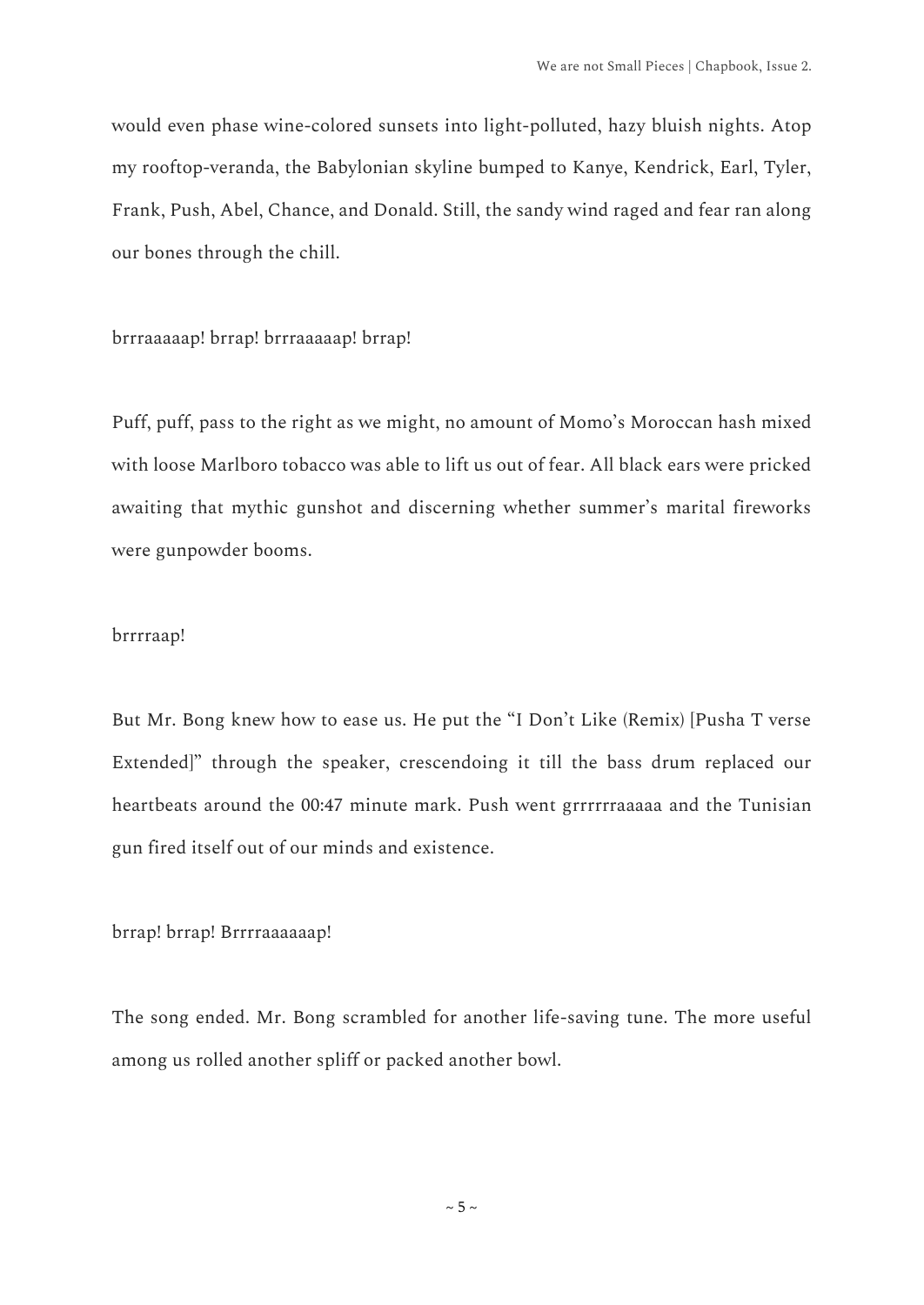#### BIOGRAPHY

ML KEJERA is a Gambian writer based in Illinois who was raised in Senegal, Saudi Arabia, and Tunis. He was shortlisted for the Commonwealth Short Story Prize in 2020. A story of his was nominated for the Caine Prize for African Writing. His work has previously appeared in Lolwe, Adda, The Nation, Strange Horizons, and The AV Club. Please tweet him images of your favorite pizzas at [@KejeraL.](https://twitter.com/KejeraL?s=20&t=5MfnAEVx0xof42KvsZOs8Q)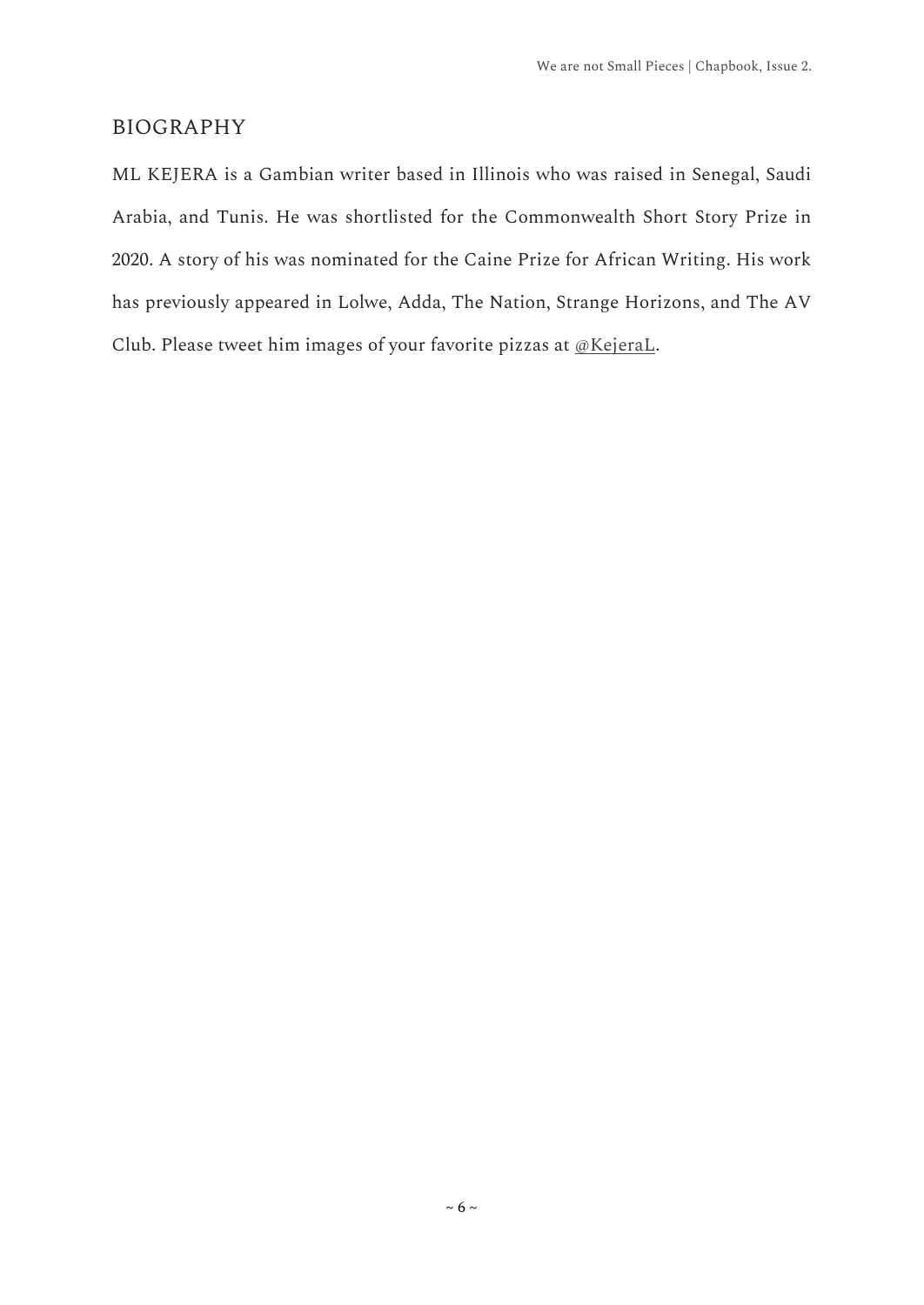#### <span id="page-17-0"></span>BHABI & I | *Abu Bakr Sadiq*

#### *after Ananya Kanai Shah*

the year is ending the same way it did last year & yes, bhabi & i still watch the news with the tv on mute & yes, everyone knows why democracy would never save the people & yes, it is my fault the nation is morphing into a hellhole & no, it is not my fault if the people feel oppressed by the government & no, freedom of speech is a fat lie & yes, everyone i know fakes patriotism when they sing the national anthem & yes, bhabi & i kiss in the bathroom while unknown gunmen set fire to the country & yes, we cry when we hear about them being named national heroes & yes, we go days talking about the state of things til' it feels like the rejuvenation of myths & yes, we touch our bodies with a tenderness alien to our leaders' hearts & yes, bhabi & i come from towns where no one believes in politics anymore & no, it is not unusual that we don't feel at home in our country & yes, sometimes we whisper prayers for the nation until our mouths leave our bodies & yes, we stand by our window to watch youths ask for good governance & no, it is not death that keeps us from joining them & yes, only their placards are left on our street by morning & yes, the whole world knows everything that happened

#### BIOGRAPHY

ABU BAKR SADIQ is a Nigerian poet. His work has been nominated for the Rhysling and Igynte Awards for Best Speculative Poetry and is published or forthcoming in *Uncanny Magazine, Augur Magazine, FIYAH Literary Magazine, Zone 3 Press Magazine,* 

 $\sim$  7  $\sim$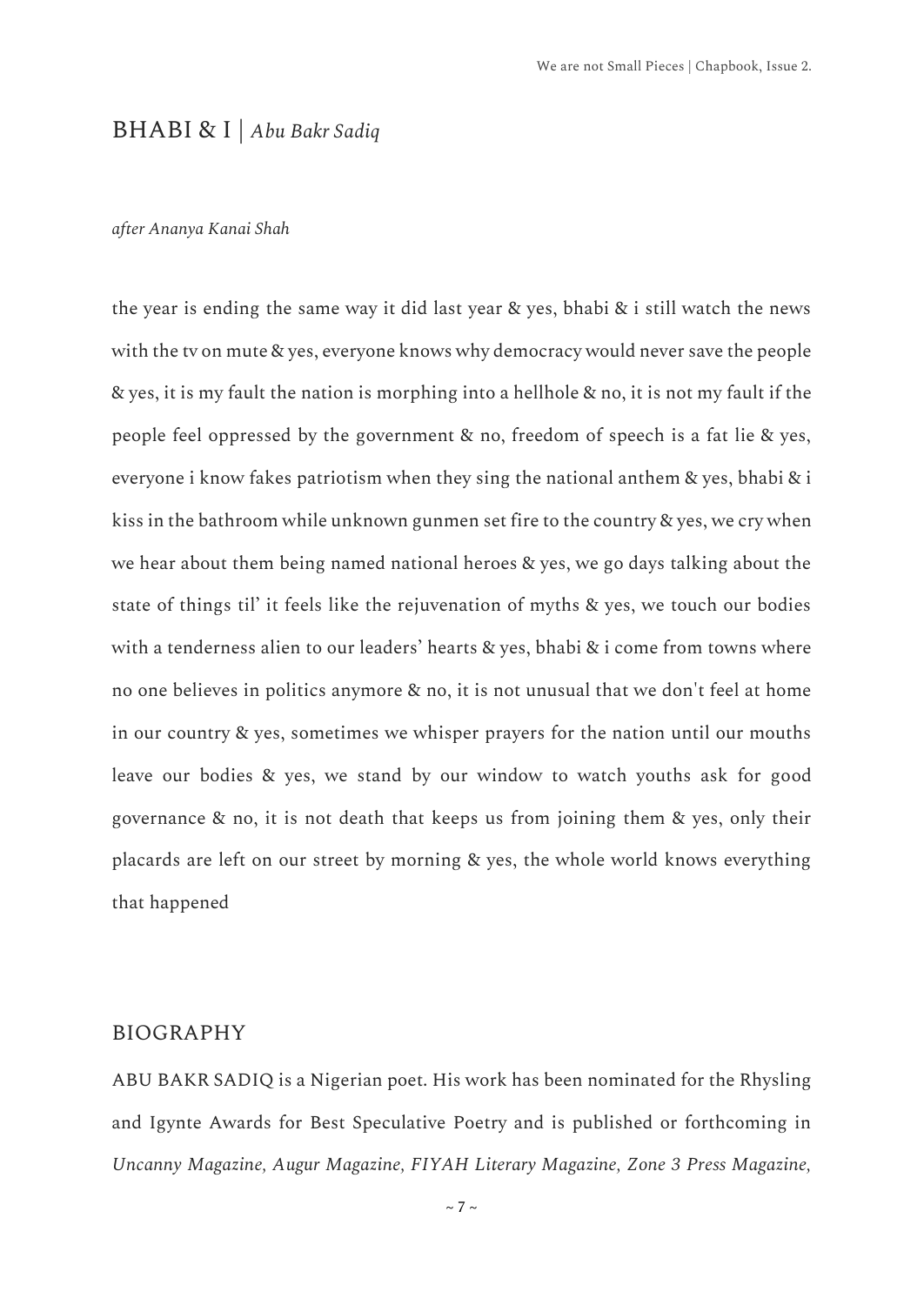*Palette Poetry, Mizna, The Lit Quarterly, Rockvale Review* and elsewhere. He writes from Minna.Find him on Twitter [@bakronline.](https://twitter.com/bakronline?s=20&t=5MfnAEVx0xof42KvsZOs8Q)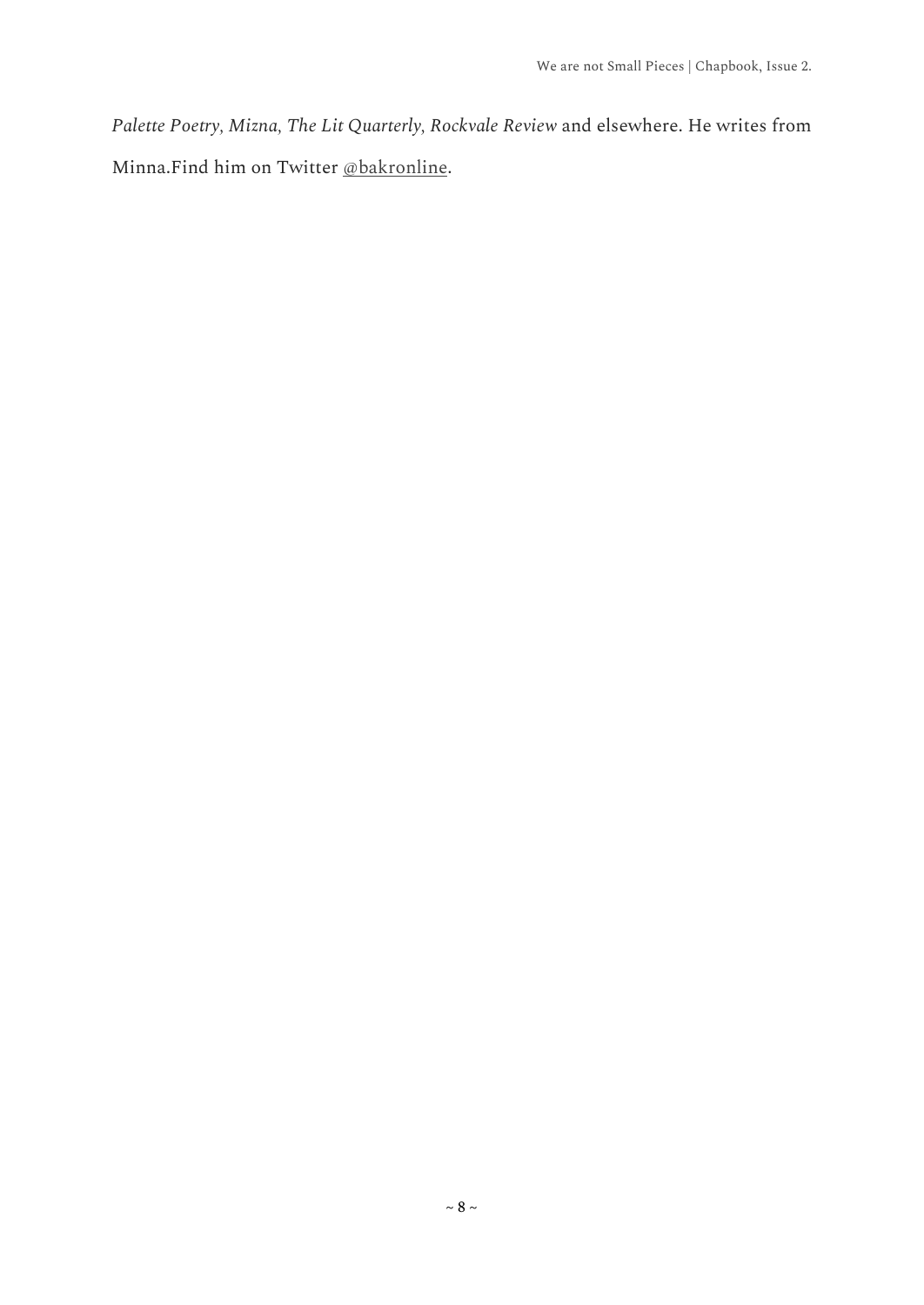## <span id="page-19-0"></span>THE GODFATHER | *Jamiu Ahmed*

a wealthy father, whose son is an armoury where love is parcelled out in live rounds. such a son listens to his father.

we are cigarettes in the hands of this demigod burning like sackcloth ashes at one end, dying like incense at the other.

in ecstasy, he puffs out the chain-smokes, the fumes; an unrequited invocation that beclouds his room — smokescreen.

he's a blind bat fluttering in astronavigation, too blind to see a horde of shrieking winds in plea howling hymns like cubs with oxidized lungs.

the winds: an amputated limb flying, a bodiless leg running home, a boy with ripped guts — holding a bloodstained flag, a daring tape recording the

penetrating sounds of slugs smooching bodies, a girl dissolving into formalin to save her brother from kissing the blood-smeared earth.

 $\sim$  9  $\sim$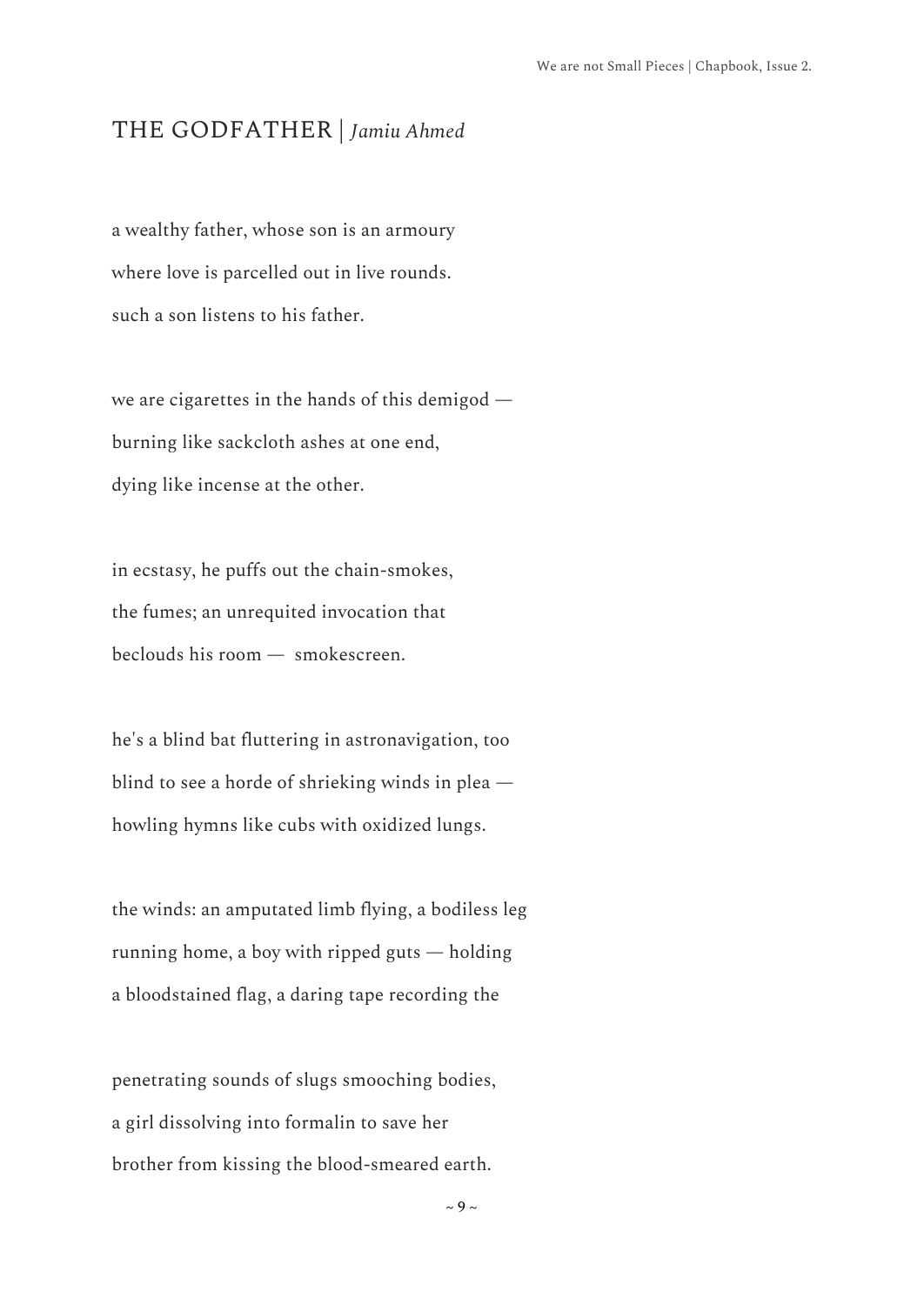his table is a chessboard of alternating dark & light. the king — ordering the pawns into the death-traps of the knights.

at the chamber — an orgy of power-drunk lords, a conspiracy of silence is an oath; a language spoken of the dead. in the father's

house, freedom is a slave in gold chains. yesterday is a national tv saying; winds don't die. today is a rhetoric asking; who gave the order?

#### BIOGRAPHY

JAMIU AHMED is a Lagos based Nigerian Writer and Blogger. He has several works featured and forthcoming on digital literary platforms such as Eboquills, Poemify, The Quills, The Consio Magazine, The Mexodus & elsewhere. His writings have also performed well in competitions organised by Poets in Nigeria (PIN) and Word Rhymes and Rhythm.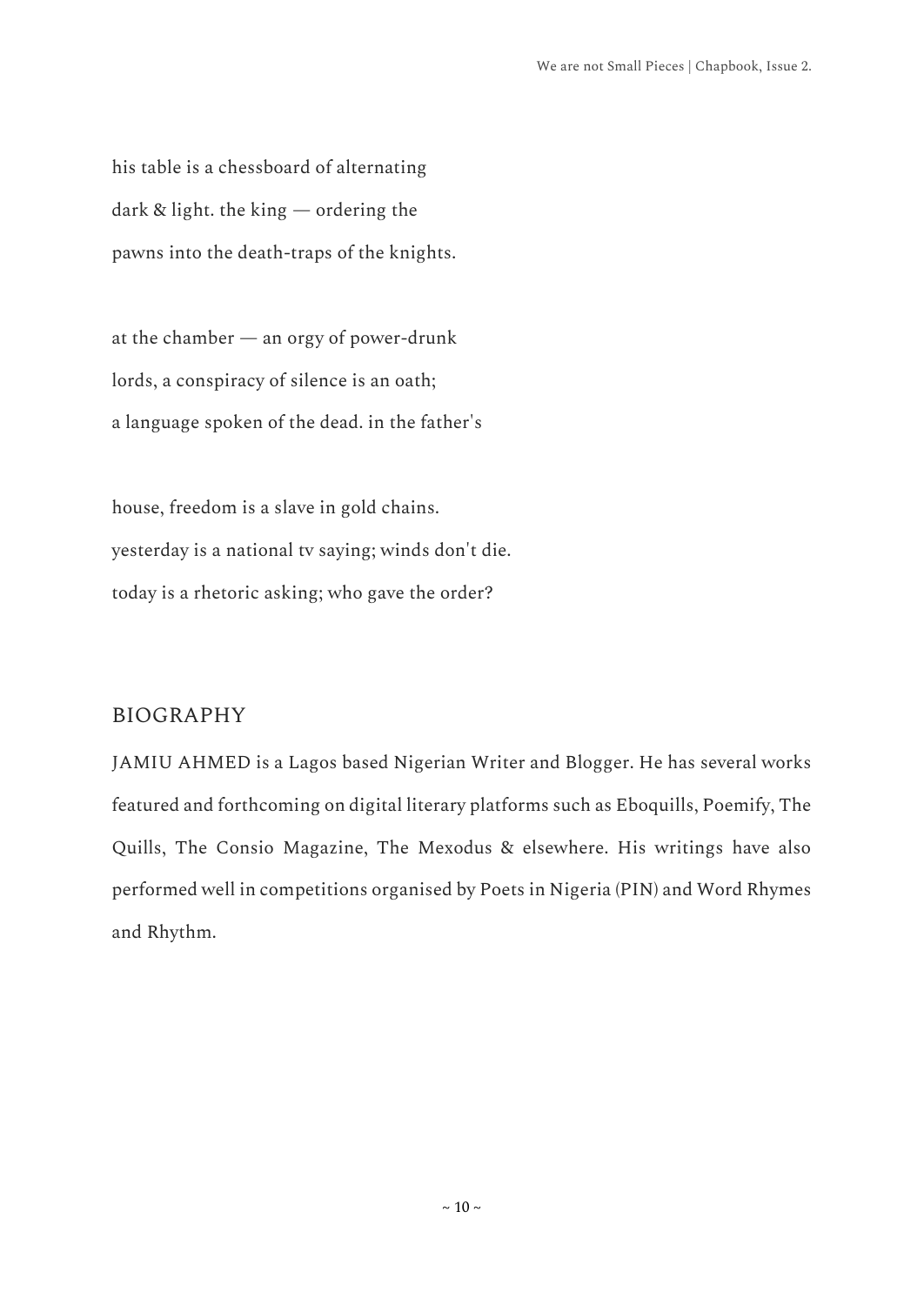## <span id="page-21-0"></span>THE EVE OF DEFEAT BY THE FEDERAL | *Mohammed U. Yusuf*

the night they gunned down my armourer, boxes fed with thumbed sheets slipped in

through the checkpoints within Kagunle. our dogs were hunted by men in fatigues

& boots unleashed by the federal, sniffed our bases for sleeper cells.

9pm it was & at the other end of a lame phone call, a subdued officer whispered

his apologies with a muffled voice & bumps of defeat grew on my skin.

an outburst trapped within my throat smudged one last strategy that whirled

in my head. I could only train my focus on the cigarette smoke snaking up the ceiling.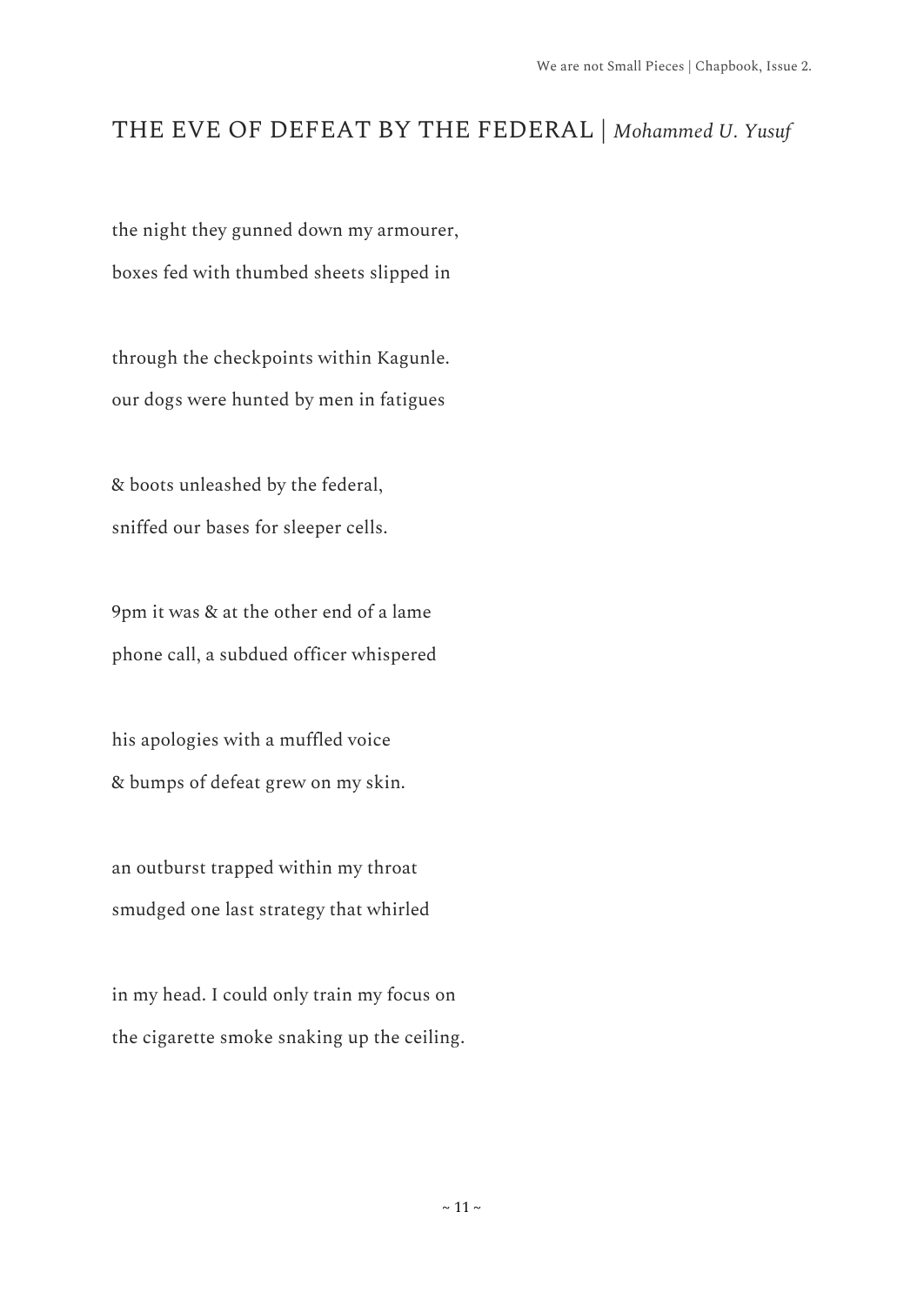#### BIOGRAPHY

MOHAMMED U. YUSUF is a young African poet who lives and writes from somewhere in Nigeria. He explores themes around humanity, memory and the sociopolitical. Some of his works have recently appeared — or are forthcoming — in Olongo Africa Journal, Writers Space Africa - WSA, Lunaris Review, The Shallow Tales Review, Frontier Poetry, RoseyRavelston Books, Salamander Ink, Best New African Poets Anthology (2021), among others.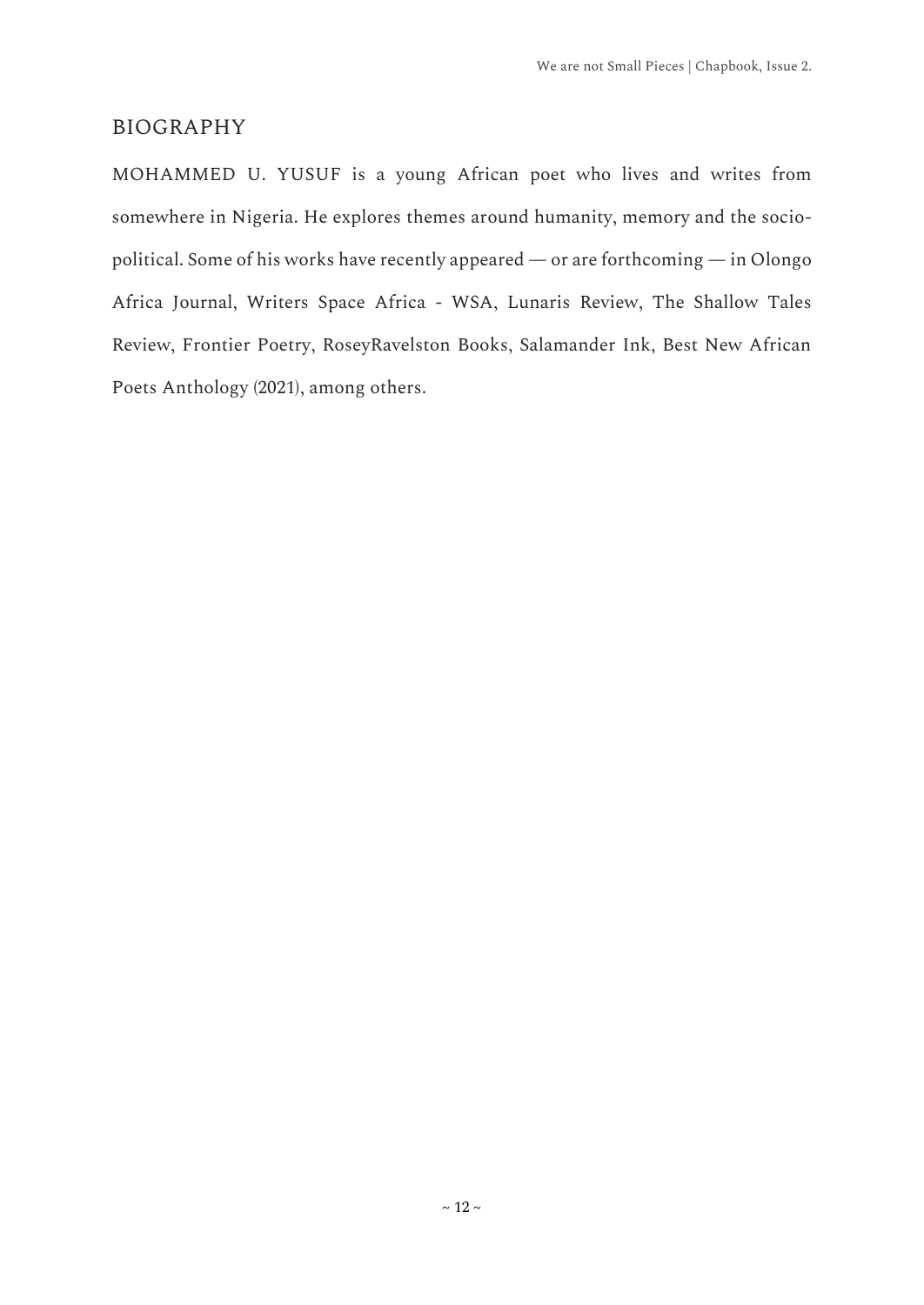## <span id="page-23-0"></span>THE LANGUAGE | *Sihle Ntuli*

*"For a black writer, the language is very racist; you have to have harrowing fights and hair-raising panga duels with the language before you can make it do all that you want it to do."*

#### *– Dambudzo Marechera*

in the Caribbean, this language was modified in what would end up being commonly referred to as creole and similarly, in Nigeria

this language would end up being adapted into pidgin, activist Ken Saro Wiwa famously produced an entire novel in so-called 'broken English'

uncommon and unheard of at the time pejorative Mongoose isibhindi, the nerve, the audacity conceited, cocky dictator of

the language, style, diction stick to fiction and closer to home die poppe sal dans uzowukhomba umuzi onotshwala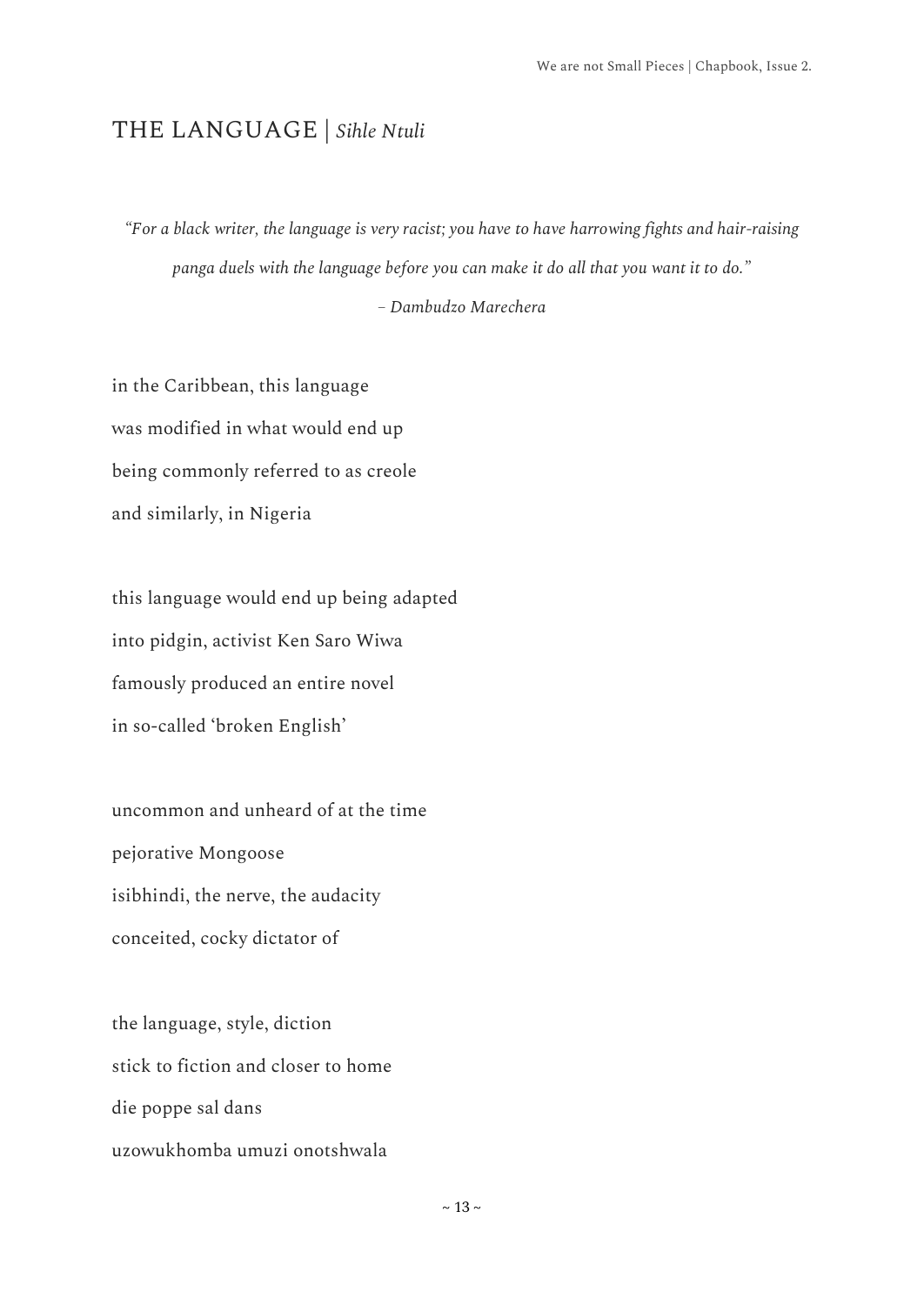with that said while I tend to keep my head down do not confuse me for an easy target as a matter of fact I warn you kind sir

that you kindly don't fuck with me

#### BIOGRAPHY

SIHLE NTULI is a Poet and Classicist from Durban, South Africa, he has had poetry published in The Rumpus, SAND Journal, Lolwe & Puerto Del Sol amongst others. He is the author of the chapbook Rumblin (uHlanga 2020) alongside being poetry coeditor at instagram based zine Wild Pine Poetry.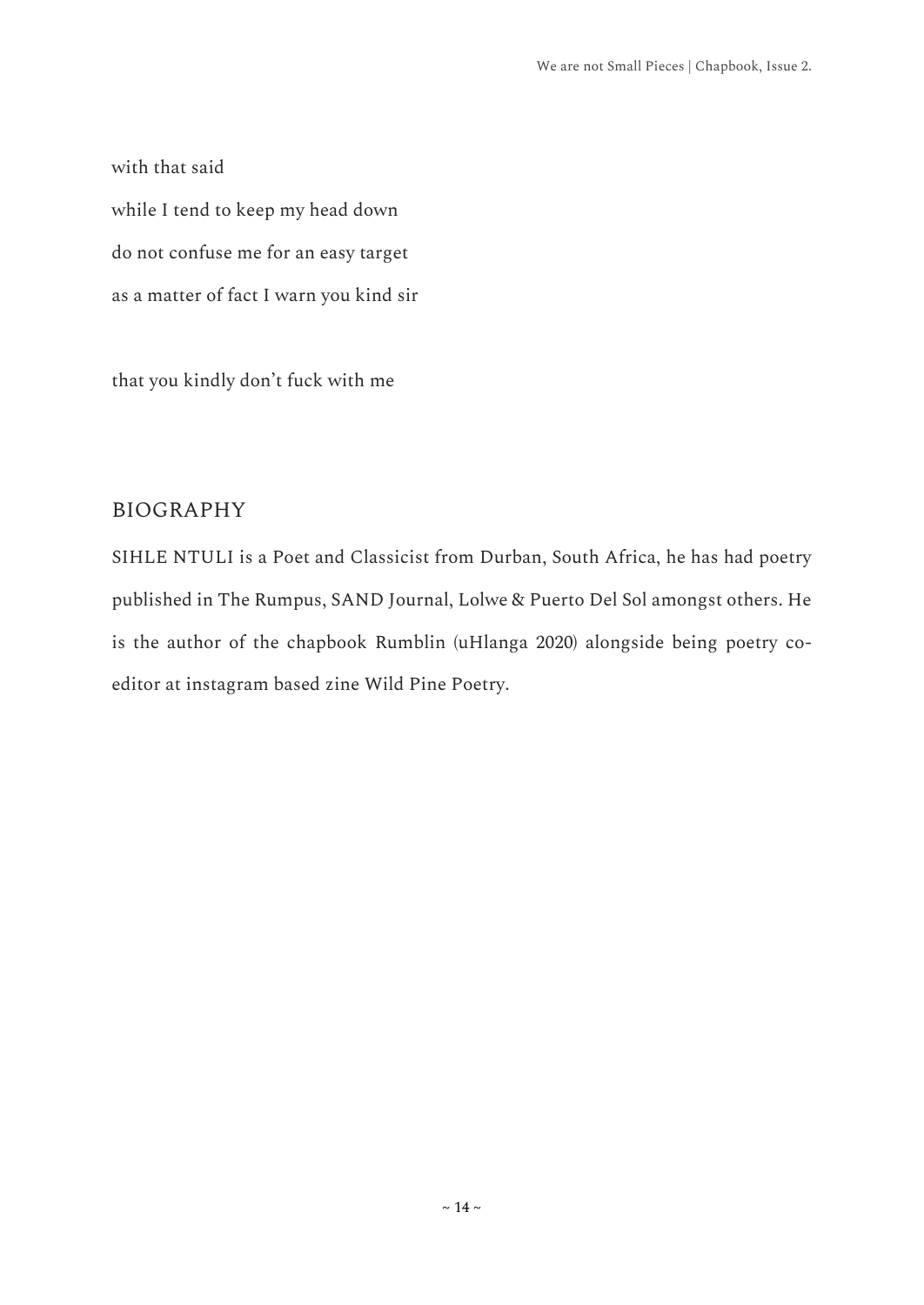## <span id="page-25-0"></span>PORTRAIT OF SCALE OF JUSTICE WITH GUNWOUNDS &

GRENADES | *Muiz Opeyemi Ajayi*

i barge into this poem like unknown gunmen bullets nesting a home in my kinsmen skull. these days

october makes me picture blood. or flood. or mother's tears dissolving into father's

glass of liquor. my perverted hands sculpting figurines of girls up north, incarcerated

in the dungeon of the fear of brothers detonating into fleshy flames. painting

portraits of flayed bodies documented into mere statistics. kano kids mutilated into silent

chrysanthemums on the graveyard of mother's tongue. lord, my tongue lay cold as a metaphor for

uwaila's body. sweet sweet girl's fire extinguished right at god's feet. little boy pilfering garri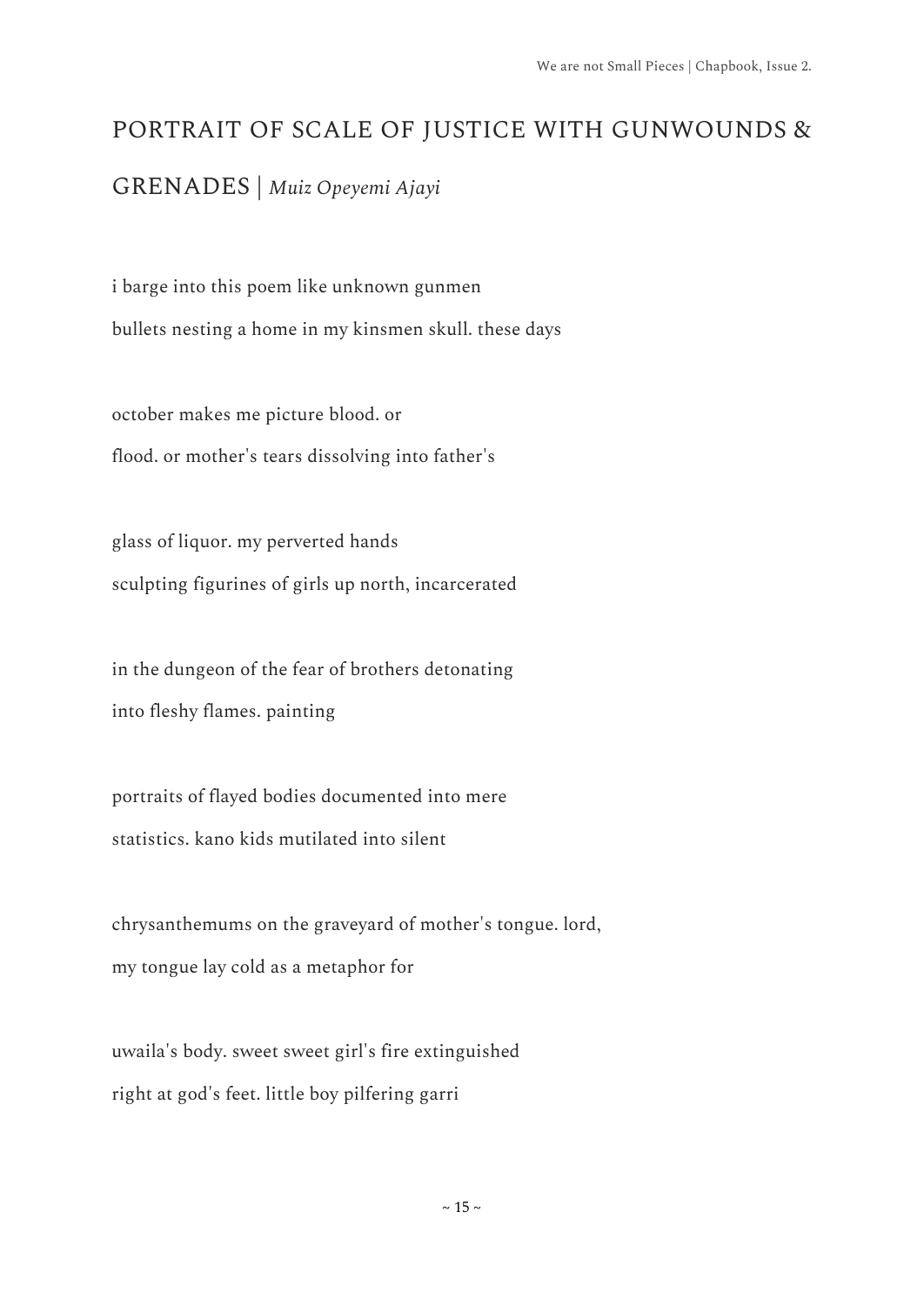in the market. quick. shelter yourself in this poem. i promise it won't garland you with car tyres. anoint you

with locomotive oil. boy, i curse the tree that fell. that made the wood. that birthed

the match. that lit the flame. that torched the skin. that charred your bones. that

smoked the air. that sang your screams. that…

#### BIOGRAPHY

MUIZ OPEYEMI AJAYI, Frontier XVIII, studies Law at the University of Ibadan, Ibadan, Nigeria. He writes on identity and uncertainties. He's an editor at The Nigeria Review, and has works featuring/forthcoming on Rough Cut Press, Nigerian News Direct, Kissing Dynamite, Ice Floe Press, The Aurora Journal, Brittle Paper and elsewhere. He was second runner-up in the 2021 PROFWIC Poetry Contest, and an ARTmosterrific Writer-in-Residence. He tweets [@opendites.](https://twitter.com/opendites?s=20&t=5MfnAEVx0xof42KvsZOs8Q)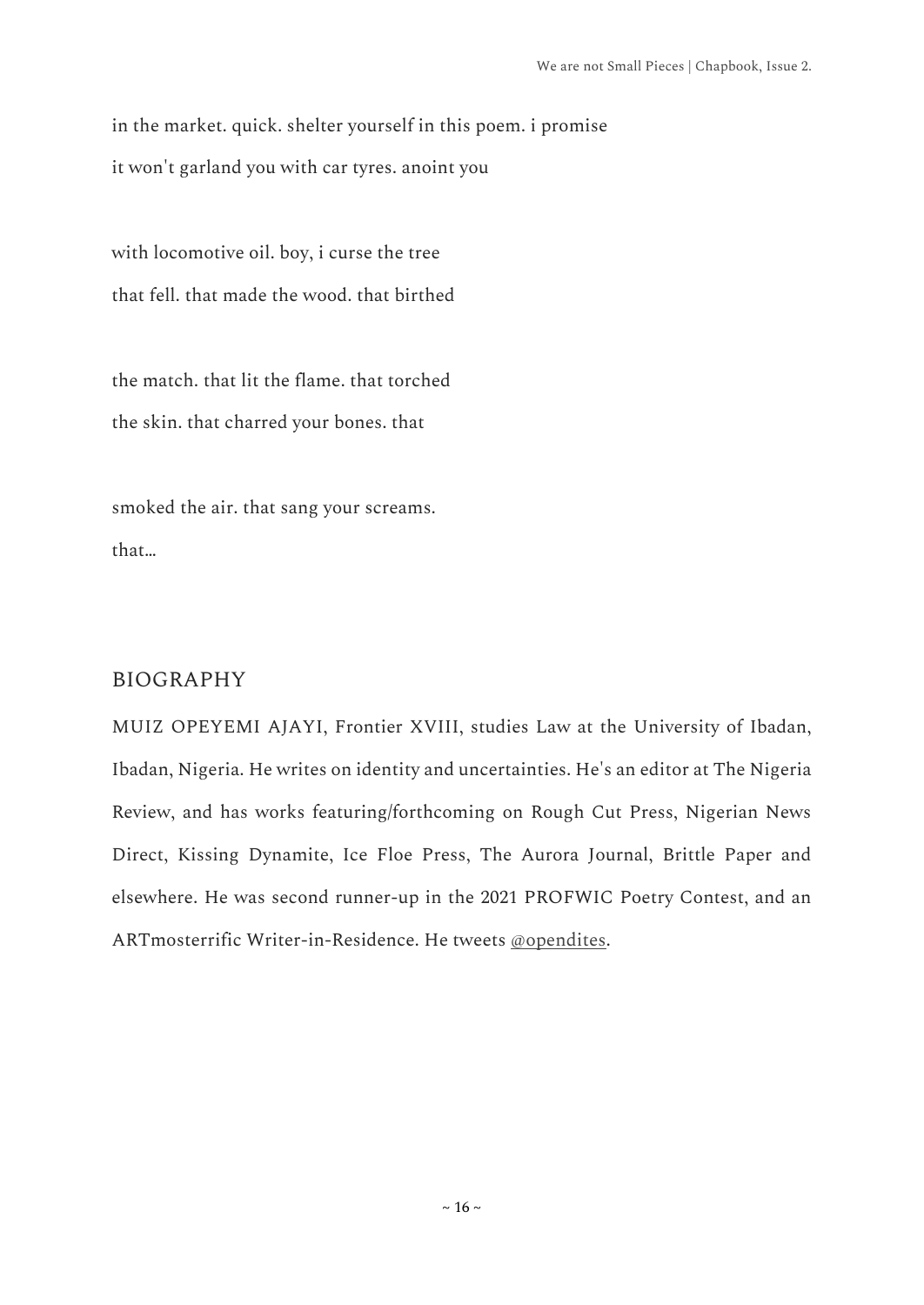## <span id="page-27-0"></span>20 10 2020 | *Isaac Mendez*

#1

On the radio, they told us to stay safe: "There are no stray bullets around Lekki toll-gate"

The hairs at the nape of my neck stood up, applauding to the trembling of a nation. I had begun to realize people were dead with the national anthem bleeding from their mouths & holding on to the flag for their dear life.

Legs & torso affixed, eyes glued to my screen. I witnessed a boy saying: "Let them know I died for my country."

Body riddled with bullets. He shook like a leaf as light as our constitutional rights.

I have learnt that these rights exist only when they are high up on cardboards & on torn banners wielded by broken hearts.

 $\sim$  17  $\sim$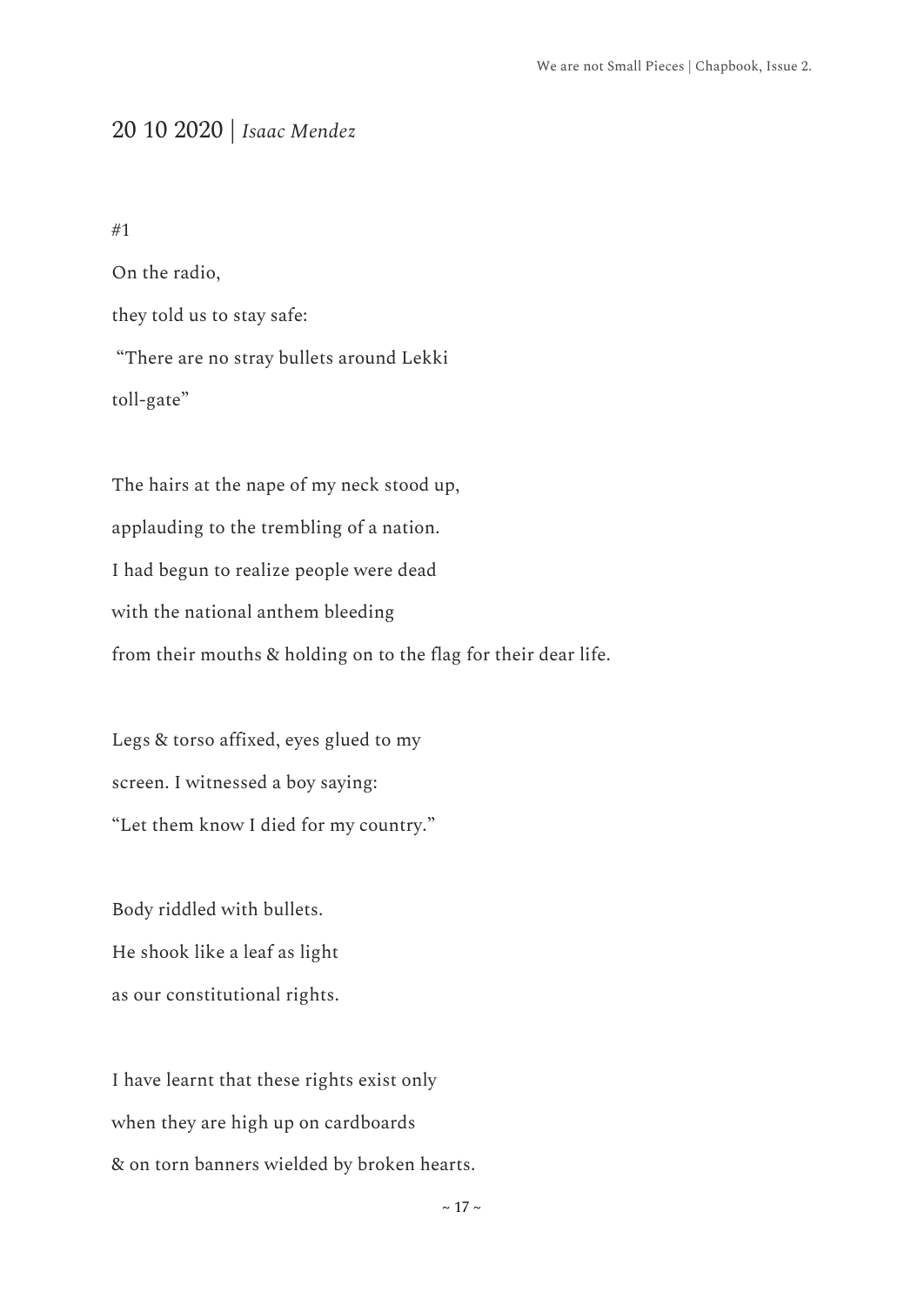nobody hears you unless you stop breathing.

& your father's cries echoes around your brother who was stripped

naked and slapped for his right.

"We are the owners of the road, and he is too young to drive on it."

I finally understand what the dead boy never said:

"patriotism here means to die.".

#### #2

In today's political class, we were taught ways to kill a bird. If it sings, plunge your fist through its throat & pluck out its song. Cut the wings, never again will it flock and leave or peck on words to assemble a rabble or a desperate tweet.

In today's class, we saw first-hand that chess games are for the brilliant & politics are for those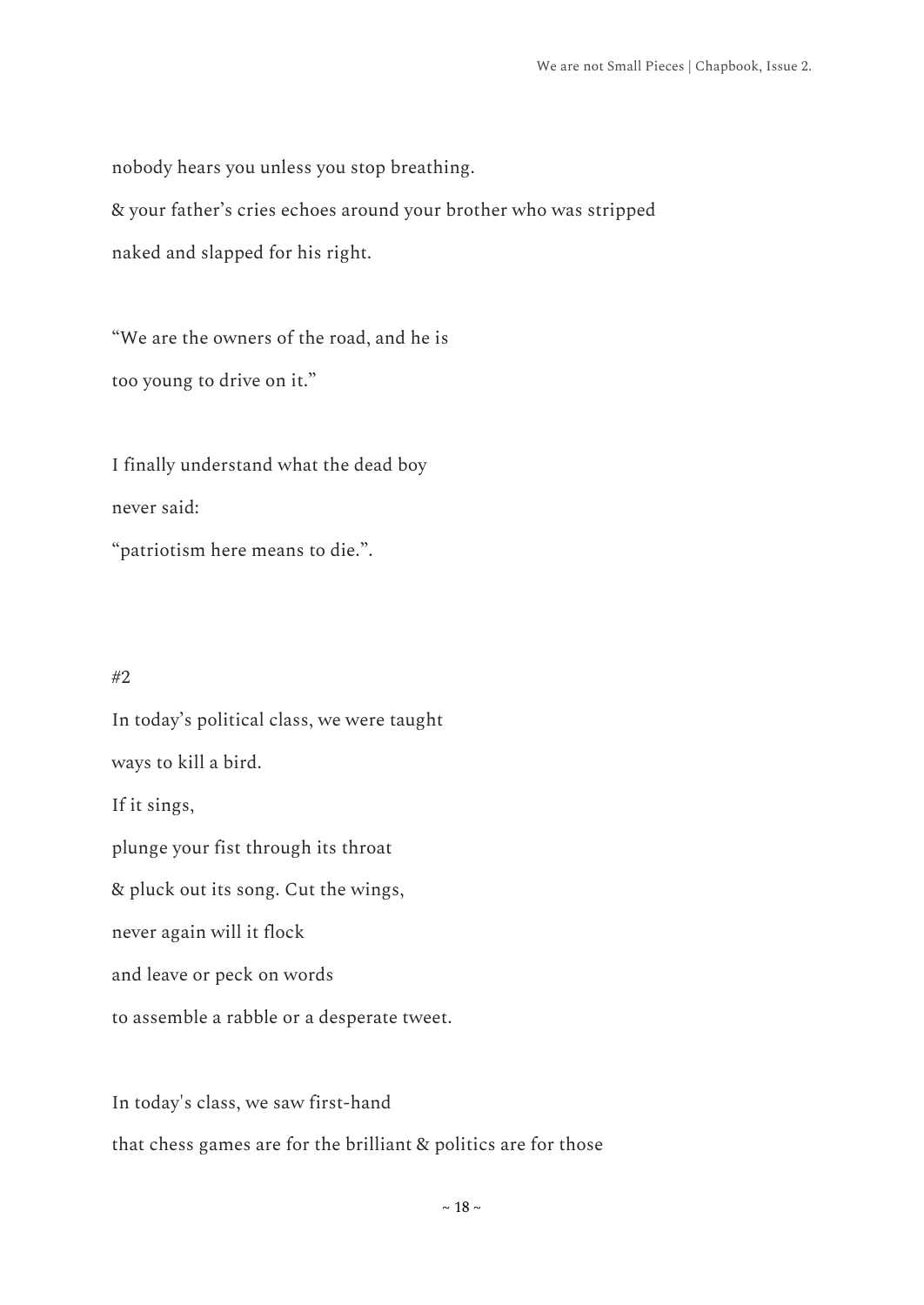who walk around with no hearts.

#### BIOGRAPHY

ISAAC MENDEZ is a graduate of creative writing, Liverpool John Moore University. He is from Bayelsa State, Nigeria. He is 26 years old and currently away at sea working. He finds it important to say that it's because of the increasing need and love for the betterment of his country that he began writing. He believes that if any change is to come, people need to start talking about things.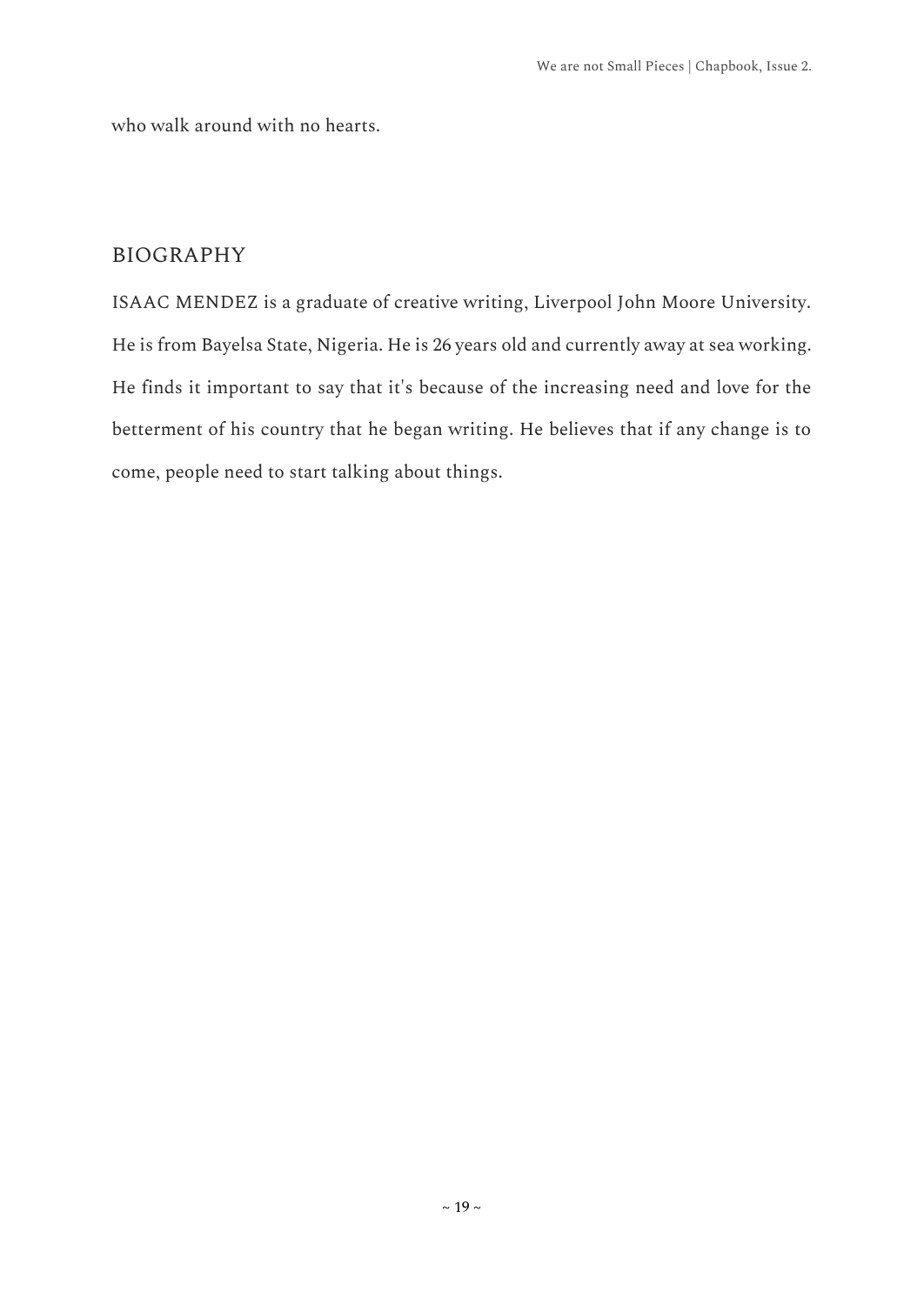## <span id="page-30-0"></span>FATHERLAND | *Nicholas Odunayo*

I come from a place where we proudly hoist our flags when others achieve feats in diaspora that our fatherland won't let us on our home soil. Our fatherland is a deadbeat that abuses and scars his offspring by wrapping his thick, oil-stained hands around his children's throats squeezing out their dreams.

How do you hearken to a father's call who seems to think that 6 feet under is the highest you should go. His weapons of choice are: the broom and umbrella. We are made to choose that which beats us in turn after turn. How do you serve him? Heroes' past would be turning in their graves as the villains rule the day. Their sly tongues are shaped in the ways of lies and gaslighting.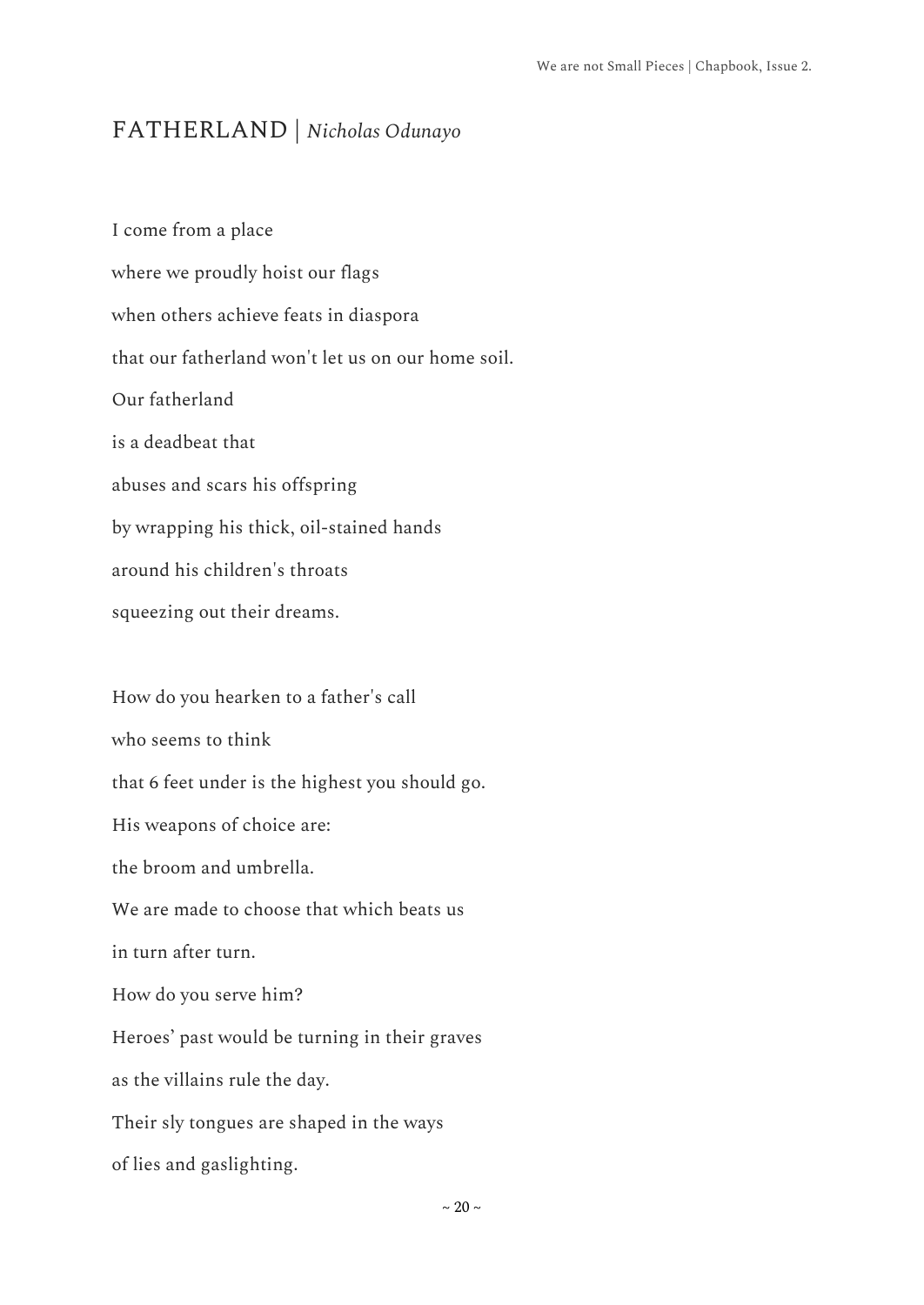Hell! some of the 'heroes'

were decorated villains.

All hail our abusive fatherland!

#### BIOGRAPHY

NICHOLAS ODUNAYO is a young writer residing in Port Harcourt, Nigeria. He writes poems and short stories, some of which he posts on Instagram. When he is not writing, he enjoys watching anime, movies and listening to a variety of music. You may reach him on Instagram [@nicholasodunayo.](https://www.instagram.com/nicholasodunayo/)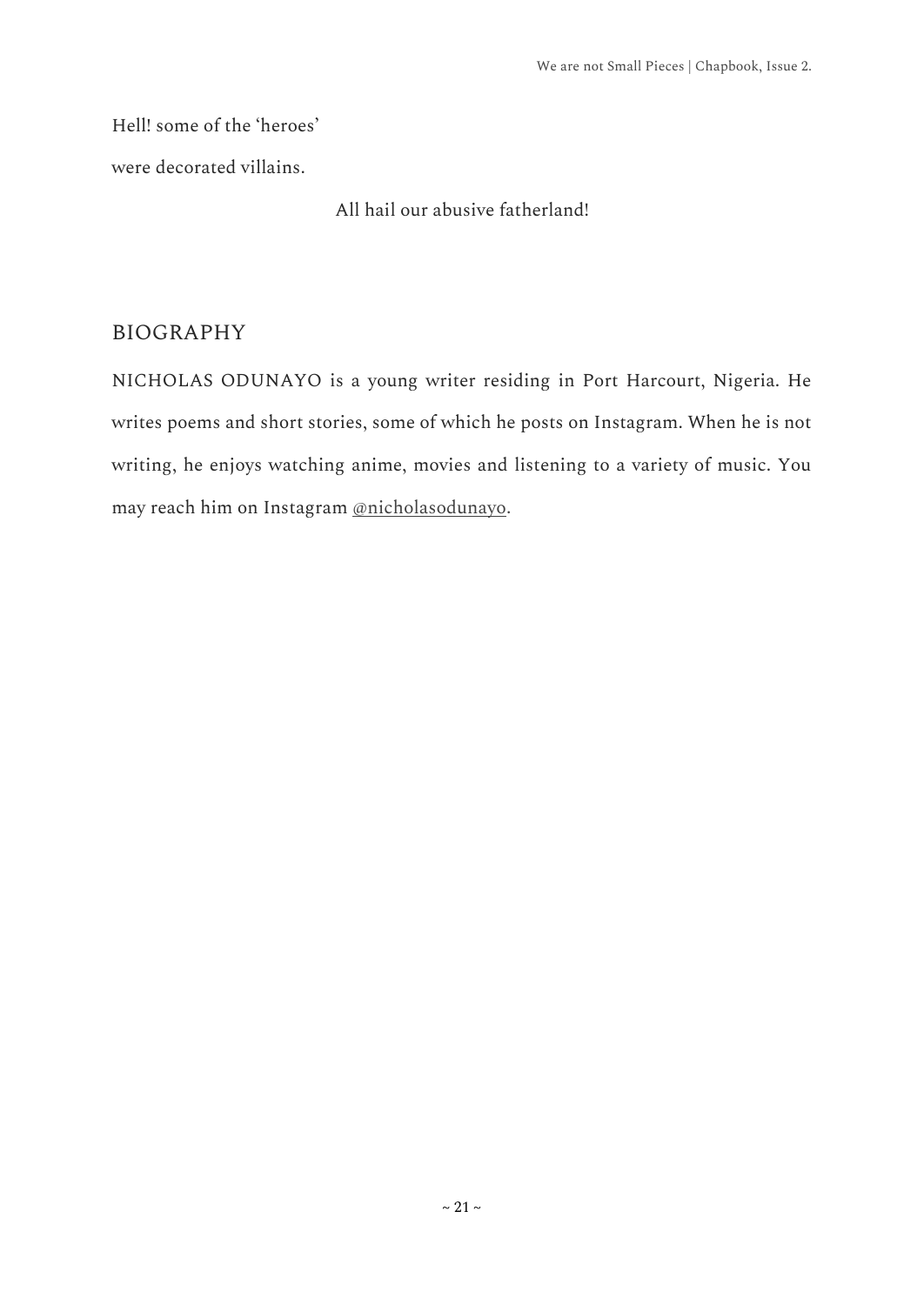# FICTION

<span id="page-32-0"></span>*"Saturday's election is still inconclusive. Every newspaper masthead is filled with speculations. At my stand are the regular men who come to read but never buy. My stand has become their office, and their job is to debate the* 

*politics of our dear country. Only on rare occasions do they keep their voices down. They are annoying. But I love that they are always here. We are all broken men searching for redemption in our shared inadequacies."*

*— NOTHING WILL HAPPEN, Shedrack Opeyemi Akanbi*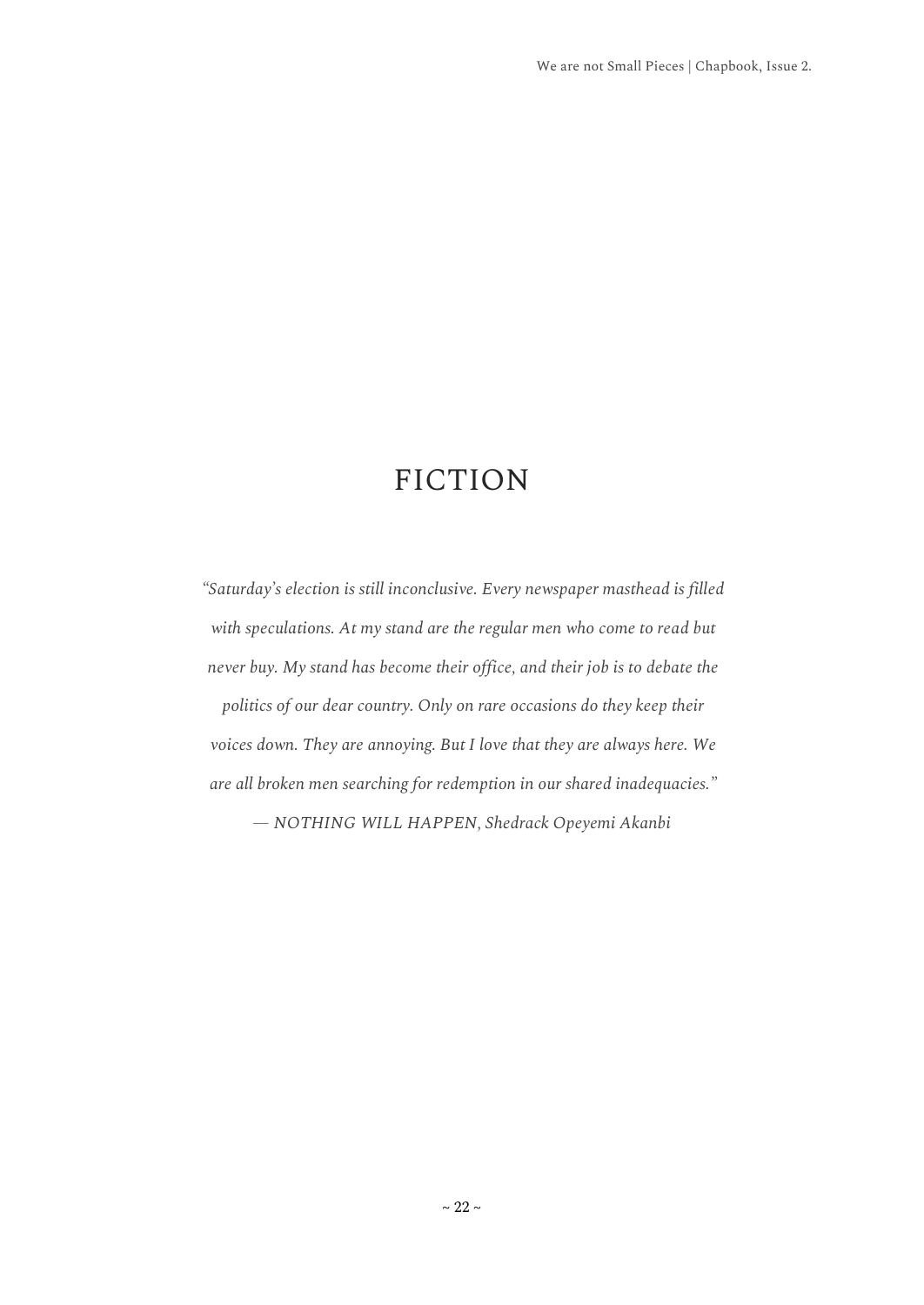#### <span id="page-33-0"></span>NOTHING WILL HAPPEN | *Shedrack Opeyemi Akanbi*

*Monday, November 18th, 2019.*

As I arrange today's newspaper on the stand, I see how the faces crisscrossing the junction give the man varying looks. Some of the faces urge him to speak on. Most say, 'My brother, what more can we do?'

Regardless of the expressions, I know beneath it all is a common feeling: fear. Everyone is afraid for the man as he wails, undistracted by the traffic around him.

Today, private cars and taxis that always seem to be in a race with themselves, acknowledge traffic regulations. It is obvious that the drivers have their eyes on the man at the junction — not the traffic lights. Passengers toss their head out of kekes in the direction of the man. The okada riders, remain true to their reputation today, but they only move on reasonably high speed, not the reckless death-speed we know them for. Everything else looks normal. Who in this city cares for elections or their outcomes anyway?

Saturday's election is still inconclusive. Every newspaper masthead is filled with speculations. At my stand are the regular men who come to read but never buy. My stand has become their office, and their job is to debate the politics of our dear country. Only on rare occasions do they keep their voices down. They are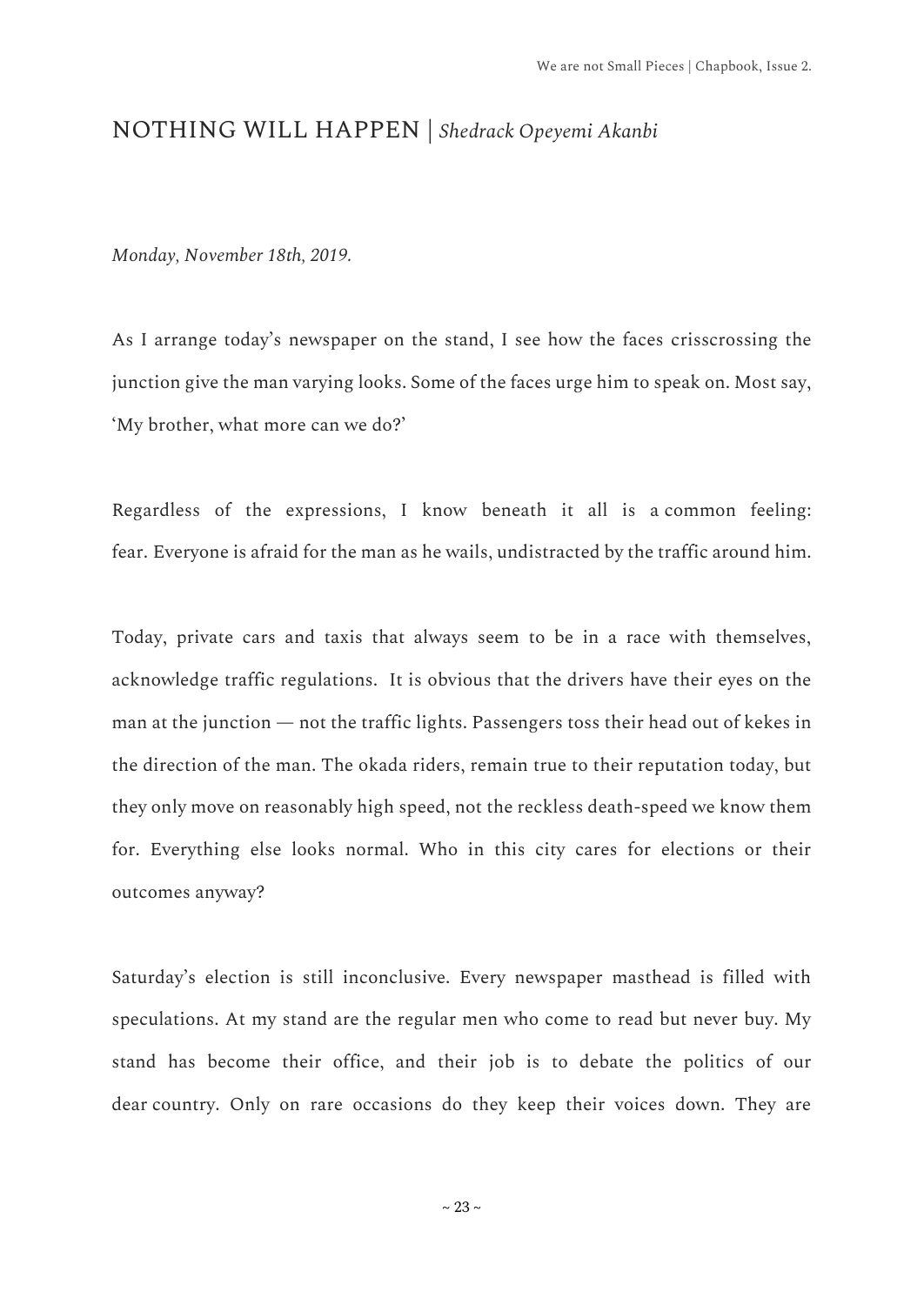annoying. But I love that they are always here. We are all broken men searching for redemption in our shared inadequacies.

For these men, the stand is the place where they get some political education. It is where they realize that the country has a minister for the FCT and not a governor. It is where they learn the names of the ECOWAS member states. It is where they attempt crossword puzzles, even though they dare not scribble a pen on any paper. It is where they learn to have their own thoughts.

'Na why me like this TIMES kini. Dem tok am clear say police put hand for the dabaru,' Baba Ibeji says.

'Abegi, Na CDD tok am. TIMES just dey report wetin dem tok,' says Adejoh. He always tries to tell everyone that he is a ND holder. Every word that he utters here is to that defence.

'But, na only dem use am as headline na.'

'See ehn, if na for country wey korret, dem suppose cancel this election,' the Messiful says. We call him Messiful because he always wants to talk about Messi's latest goals and achievements.

'See this one o. Who go cancel am?'' I ask. 'No be the counting wey dem stop on Saturday na him SUN say dem go continue today so?'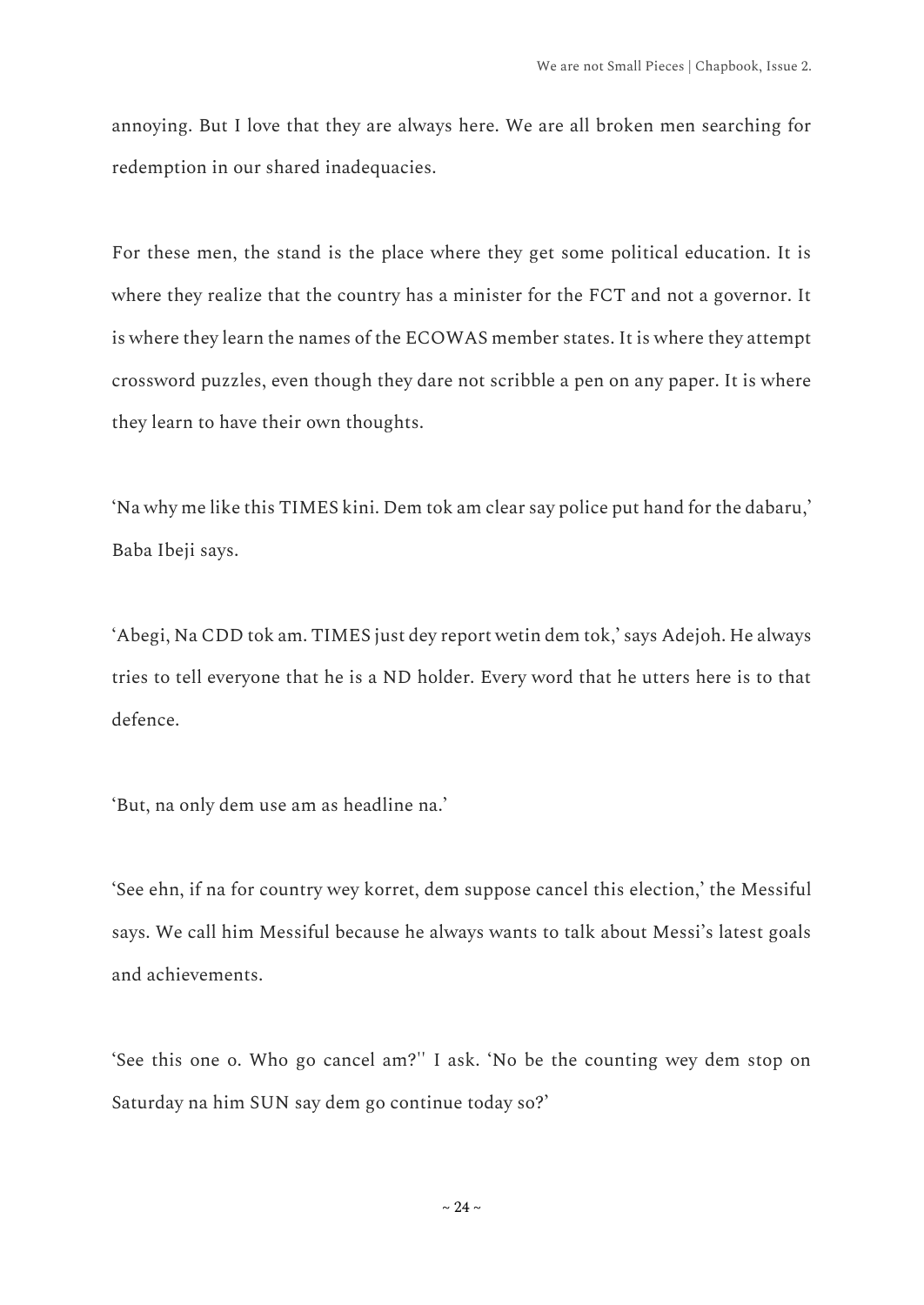A man with thick locs sighs. He is not a regular, but I have seen him around a few times. He goes from one paper to another, clicking his tongue. But, aside from the basic greetings and the occasional soliloquy, he says nothing.

A corps member in full uniform joins us. By this time, the man at the junction is only repeating a phrase: 'Blood Election! Blood Election!!'

'Good morning,' the corper says. 'Please, who is that man at the junction?'

'Kopa, the way you see am, na so we take see am too,' Baba Ibeji says before turning to me. 'Burnt-Offering, dem say na since yesterday the guy dey here, na true?'

The regulars started calling me Burnt-Offering the day I told Adejoh I was sick of his I-sabi-book syndrome. 'You this burnt offering,' he said to spite me.

Everyone laughed and the name stuck. But, I wasn't shaken by the name. As a church boy, I knew only the purest of creatures were considered for burnt offerings. Burnt offerings were for atonement. So, I told Adejoh that my skin might be very dark but my teeth are brighter than his future. The men laughed harder.

'Me, I no know o,' I say to Baba Ibeji. 'Even church I no go yesterday. I hear say bullets still dey fly up and down. People wey I meet for junction this morning tok say dem come meet am here.'

'Na wa o.'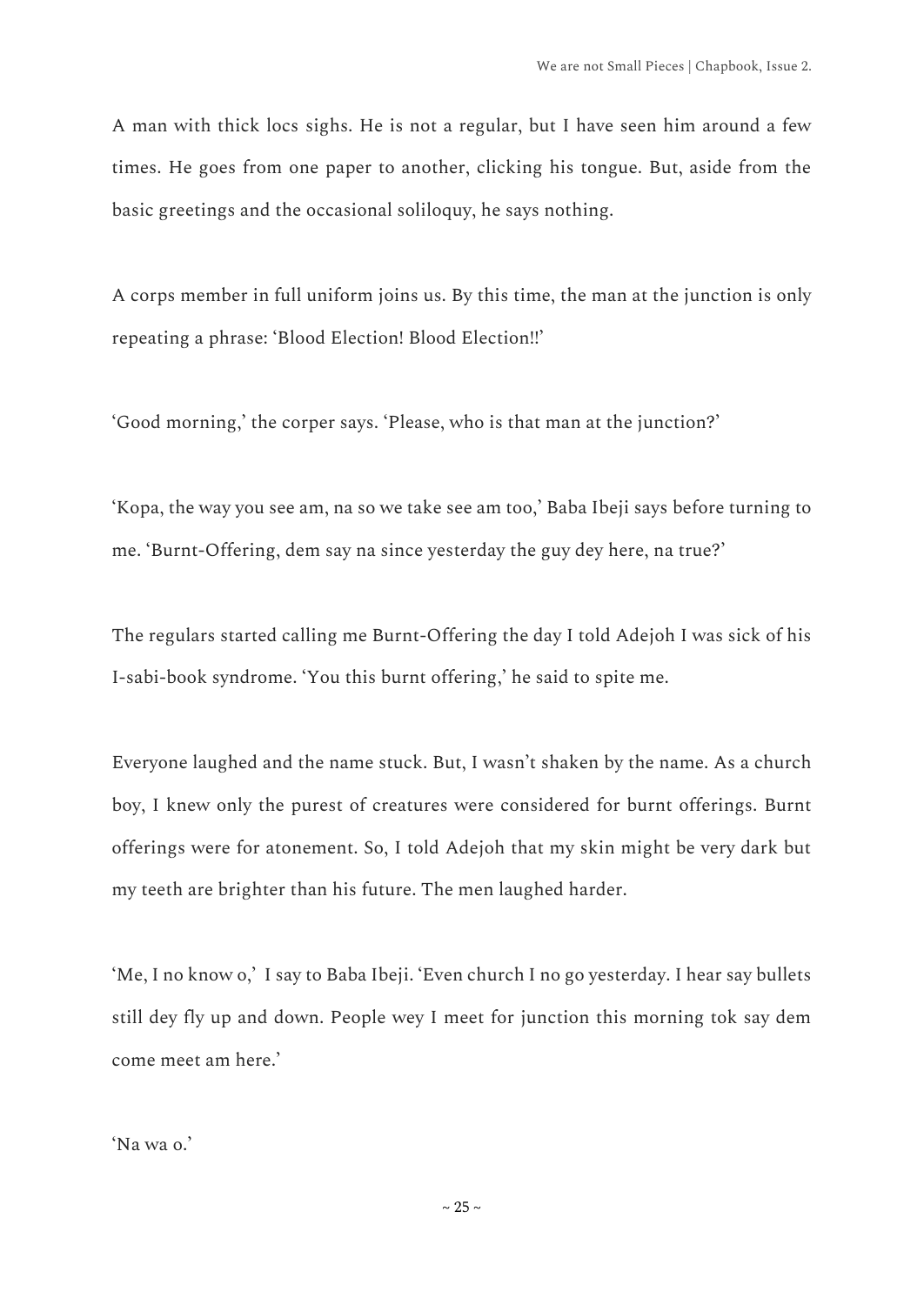'But, why the guy come carry the matter for head?' Messiful snorts.

'You no come early, you for hear wetin this election do the guy. My brother, e reach to turn person mad,' Adejoh says.

'Please, what exactly did he say?' the corper asks, looking around.

I wanted to answer him, but a Camry parked before the stand and requested for The Vanguard.

\*\*\*

Earlier, there was an argument. Baba Ibeji and Messiful said that the Saturday election was an unprecedented catastrophe. Adejoh thought that it wasn't anything to be surprised about, and for the first time, someone supported him. The guy who concurred with Adejoh was suited up with a white shirt and an orange tie. He probably works for GTBank. The man with locs kept hissing intermittently. His eyes were squinting, close to the newspaper, so I felt that he'd been struggling with the tiny lettering of the print. He didn't support any side.

'You don forget 2007 general election?' Adejoh asked. 'For this very state, dem use bullet scatter one PPP guy. Ehm…'

'Isah Yohanna,' the suited guy said, filling the blanks for Adejoh.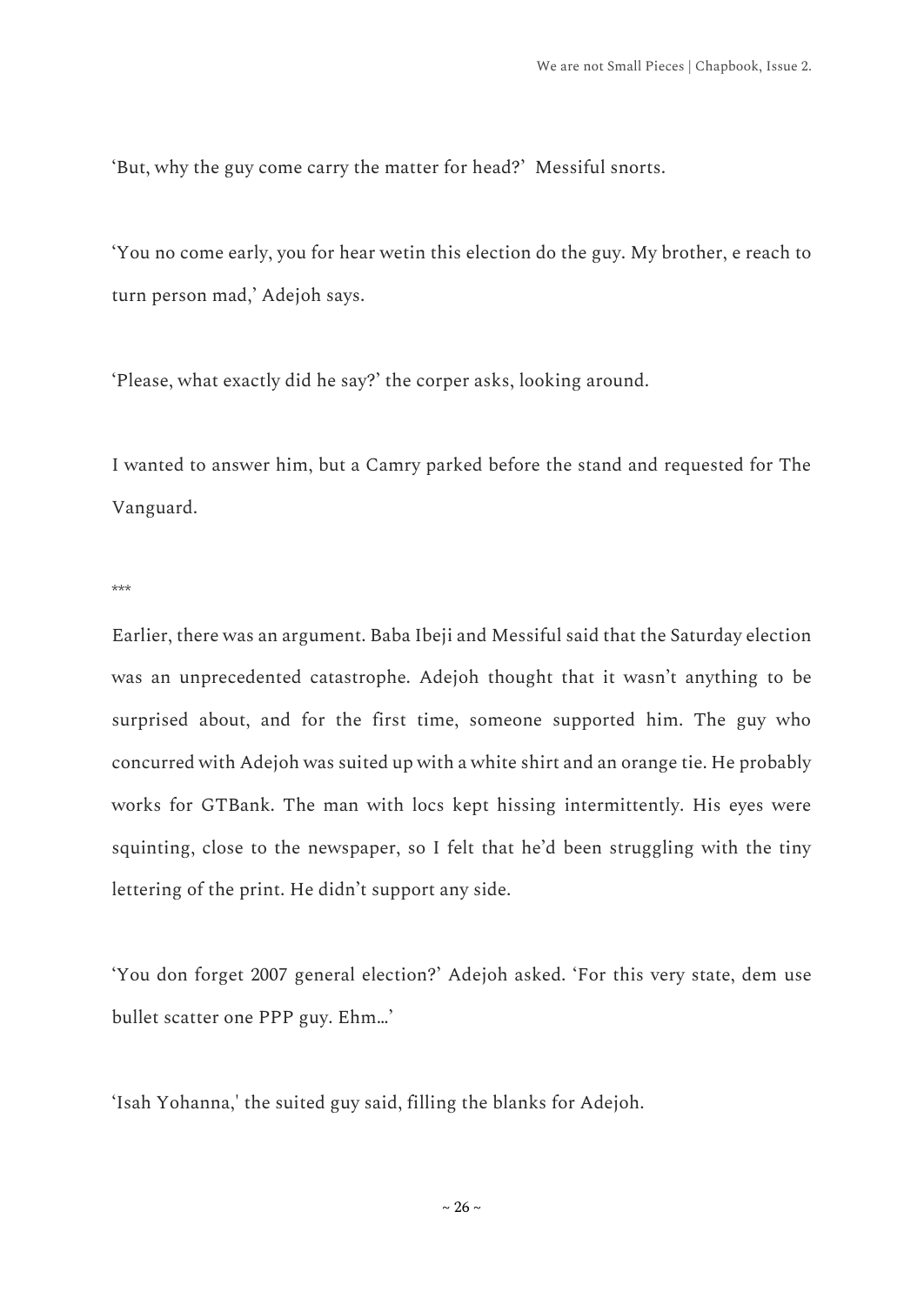'God bless you, your head dey there,' Adejoh said. 'The next day na so gunshots full everywhere, so tey dem kill one DCP sef. Abeg this year own na play.'

'See, wetin me dey tell you no be dem-say dem-say. On Saturday everywhere skata!' Baba Ibeji threw his hands sideways.

'Leave the guy, you no hear say thirty INEC pipu loss? Now, dem don see dem again. Na plan jare. No election rubbish reach dis wan.' Messiful insisted.

'Na because una no know history,' Adejoh said, clearing his throat. 'This thing no new at all. Burnt-Offering, shebi you get android phone?'

I nodded.

'Oya, help us check 2004 election for google, dem kill one INEC oga, dem follow kill one big politician too like that. E dey pain me say I don forget their names. Wetin una know?'

When he turned to the suited guy for support, he was already docking into a keke. 'Adejoh, leave story. Make we face wetin dey happen now. I even hear say them kill one woman leader this morning, but as paper never carry that one, no be me talk am  $\circ$ .

We all eyed Baba Ibeji. He always hears. Fair enough, most of his hear-ings turn out to be true.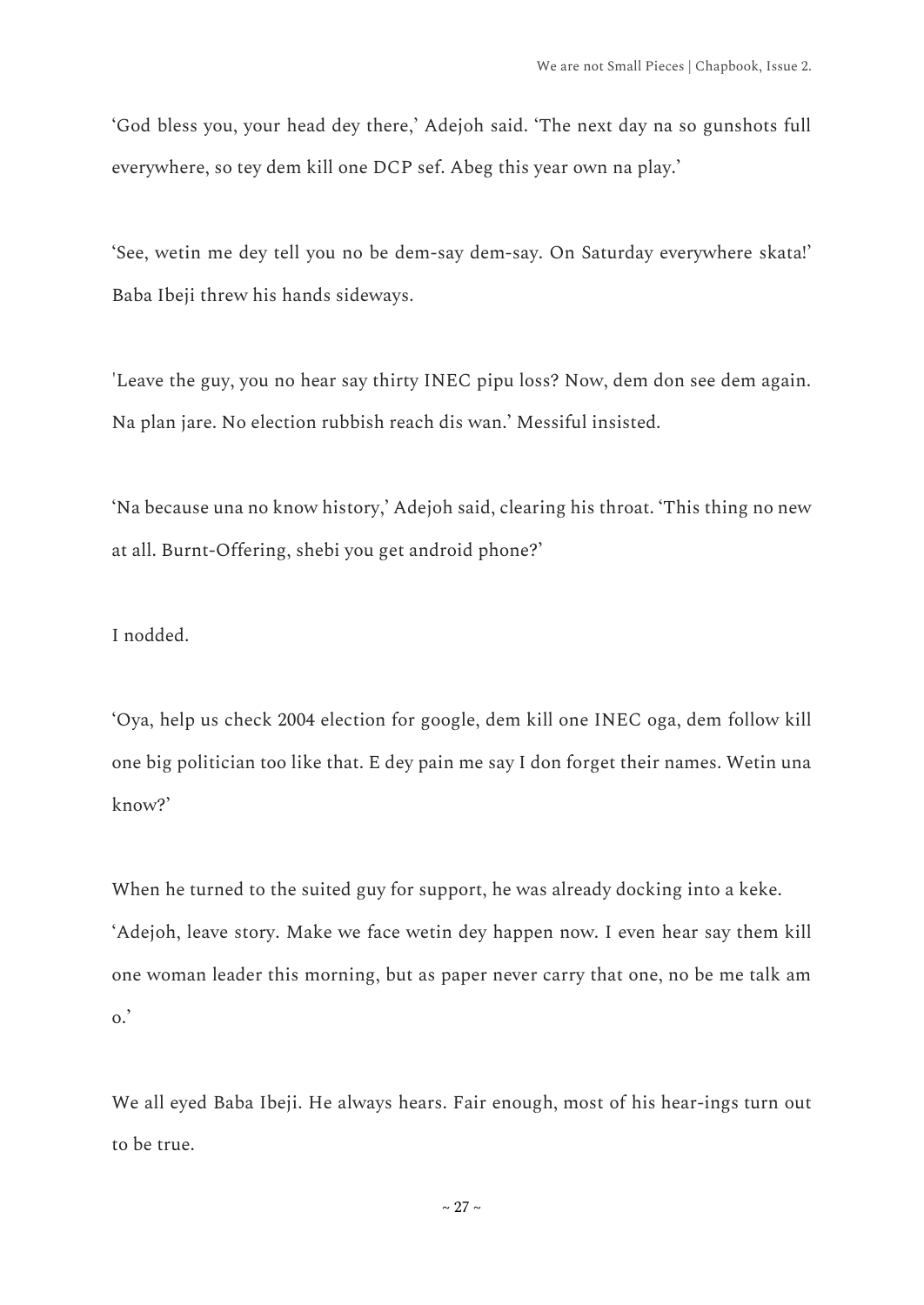Silence spread through the stand, but it was filled up with a mix of hooting and the man in the middle of the junction screaming, 'Blood Election! Blood Election!'

\*\*\*

Coming back from the Camry I hear Baba Ibeji saying, 'Oga kopa, no be una join do election on Saturday?'

'No, I wasn't mobilised as an INEC ad-hoc official.'

'Na English you come speak? ' Adejoh says. 'You see, the man at the Junction is protesting because his brother was killed at a polling unit, and on that account, his mother had a heart attack.'

We are smiling mischievously at how Adejoh pronounced his English words — one by one — but it doesn't mean we aren't proud of him. The man with locs looks away from The Punch as if distracted.

'You see, that is the main issue,' the man with locs says to no one in particular. We all turn to him, lips sealed, somewhat startled that he could actually speak cleancrisp English.

'Check all the headlines,' he continues. 'The people who are the real sufferers are reduced to vague approximations. Police Officers and Others Feared Dead, Casualties as Thugs Disrupt Election, and other nonsense!'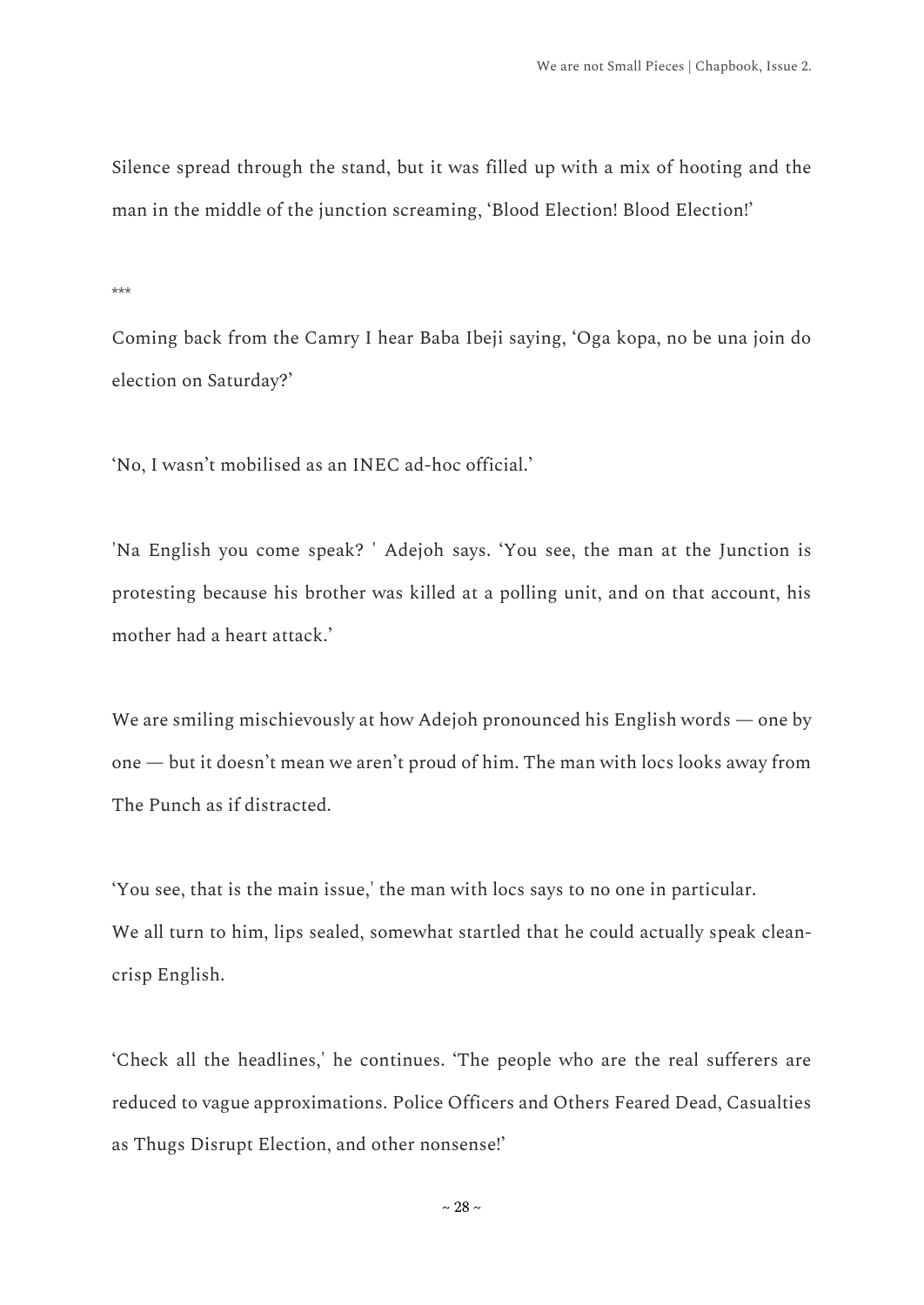Then he points the paper in his hand towards Adejoh.

'In your arguments, you tried so hard to name popular people that were affected by the history of electoral violence, as if the madness isn't perpetrated by their ilk. But, what about the nameless young boy that was shot in the leg? What about the woman who is now nothing but a number on the front pages of mainstream newspapers? That man at the junction is one out of the many that these bloody elections have given an indelible scar, but nothing will happen. Tomorrow, when the winner is announced, your governor will appear on our screens and say: "I want to thank God for the victory, and the good people of the state for their support." Nonsense! That man at the junction is doing what all of us are supposed to be doing, tomorrow it might be—'

His speech is interrupted by the loud screech of tyres, prompting us to turn our collective gaze from the man with the locs to the action that was starting to unfold at the junction. Within seconds, we were among many others, stretching to look at a police van disappearing northward. The man that has been at the junction is now at the back of the van, constrained, surrounded by policemen. He doesn't struggle with them, he only kept wailing: 'Bloody election!'

We shake our heads and drag ourselves back to the stand as if what we witnessed was a commercial in a TV show, something to be forgotten. But the man with the locs persisted.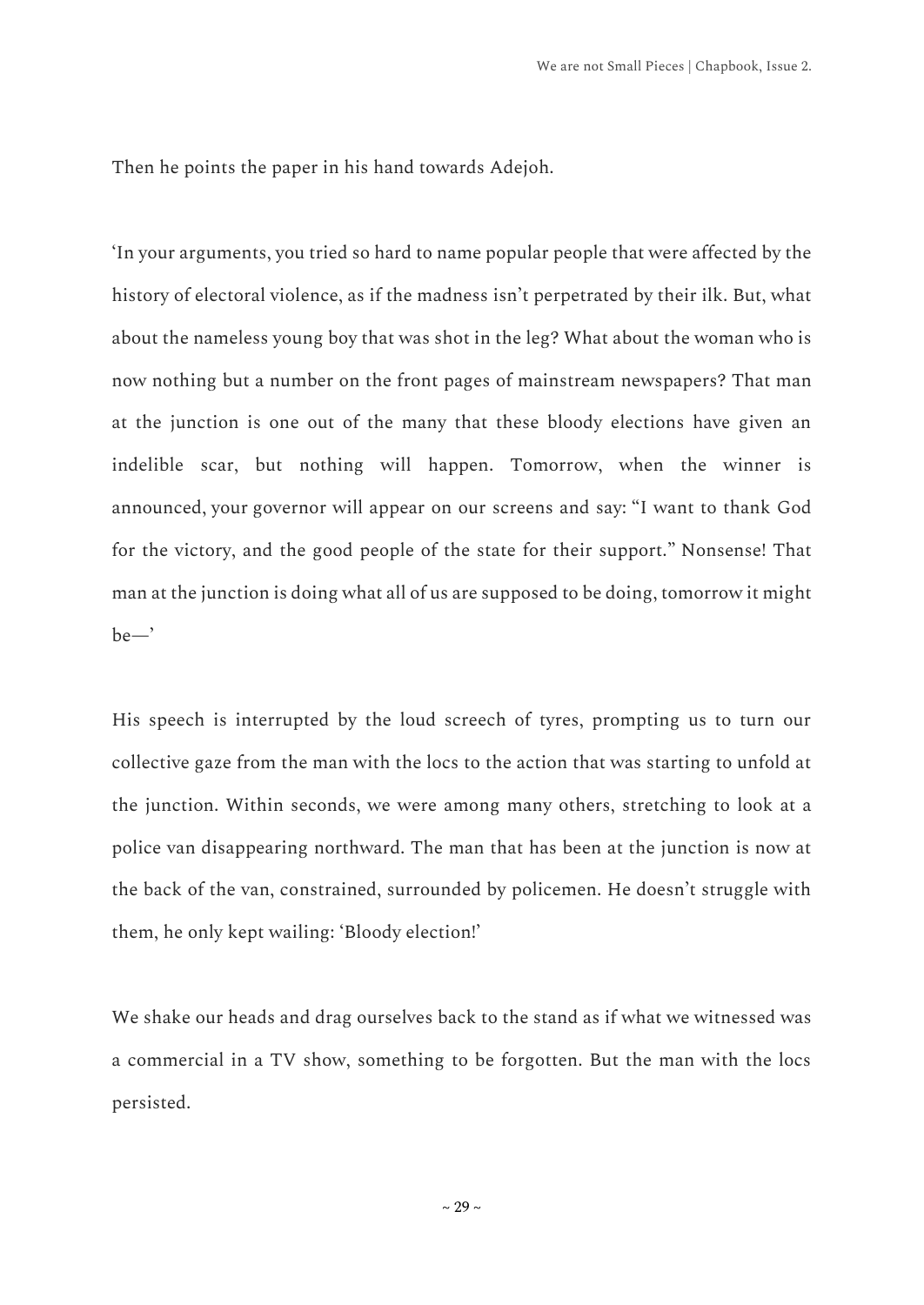'Can you see?' he says. 'I will be here tomorrow, and I will show you that nothing about this will appear in the papers. Nothing will happen, I assure you.'

#### BIOGRAPHY

SHEDRACK OPEYEMI AKANBI (He/Him/His) is a Nigerian, believer, and dreamer. He studied History and International Studies at the University of Ilorin. His writings appear in The Roadrunner Review, Kalahari Review, Olongo Africa, Salamander Ink, and elsewhere. He was shortlisted for the 2020 Eriata Oribhabor Prize for Poetry (EOPP) and won the 2021 PIN Poetically Written Prose Contest. His short story 'Mr. Tunde's Moments' was second runner-up in The Bolaji Abdullahi Prize for Literature, 2021. He reads fiction for CRAFT Literary and Little Patuxent Review. Find him on Twitter [@ShedrackAkanbi.](https://twitter.com/ShedrackAkanbi?s=20&t=5MfnAEVx0xof42KvsZOs8Q)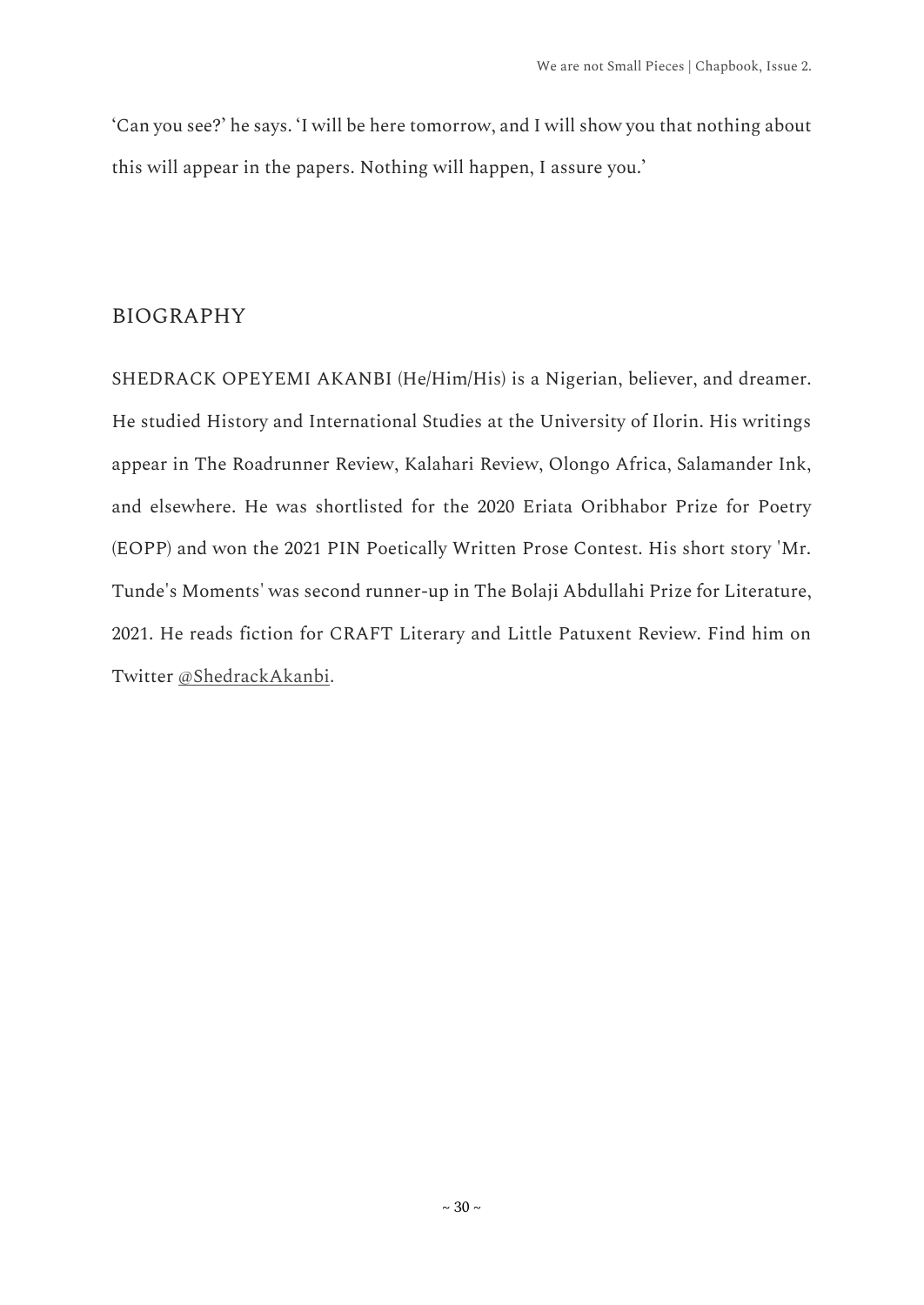## <span id="page-41-0"></span>IN A TIME OF LOVE AND MONEY | *Mhembeuter Jeremiah Orhemba*

Today, you have decided to raise your head above your natural height. To actually see the sky for the first time, and not just to regard it fleetingly, as you usually did; to watch milk stars dot the sky, to name each in numbers, to marvel at each drifting glories. You want to be able to look back and remember the colour of the clouds: white? dark? indecisive?

To anyone who doesn't know you, who hasn't trudged up tough mountains in your shoes, you're probably crazy. But that's all you can do to push yourself forward. You're as light as a dry leaf but your legs are heavy, as if caked in mud, but you're moving, taking turns around bends, humming, cowering once in a while to dodge approaching vehicles and passers-by. This is what you've been reduced to: an entity dragging itself through the dark alleys, through the studs of light high up in the night sky, trying without success to smother guilt, trying without success to clamp down the voices raving and throbbing in your head, in your heart, between your fingers, between your eyes:

You're…

Evil.

You're… evil.

You. Are…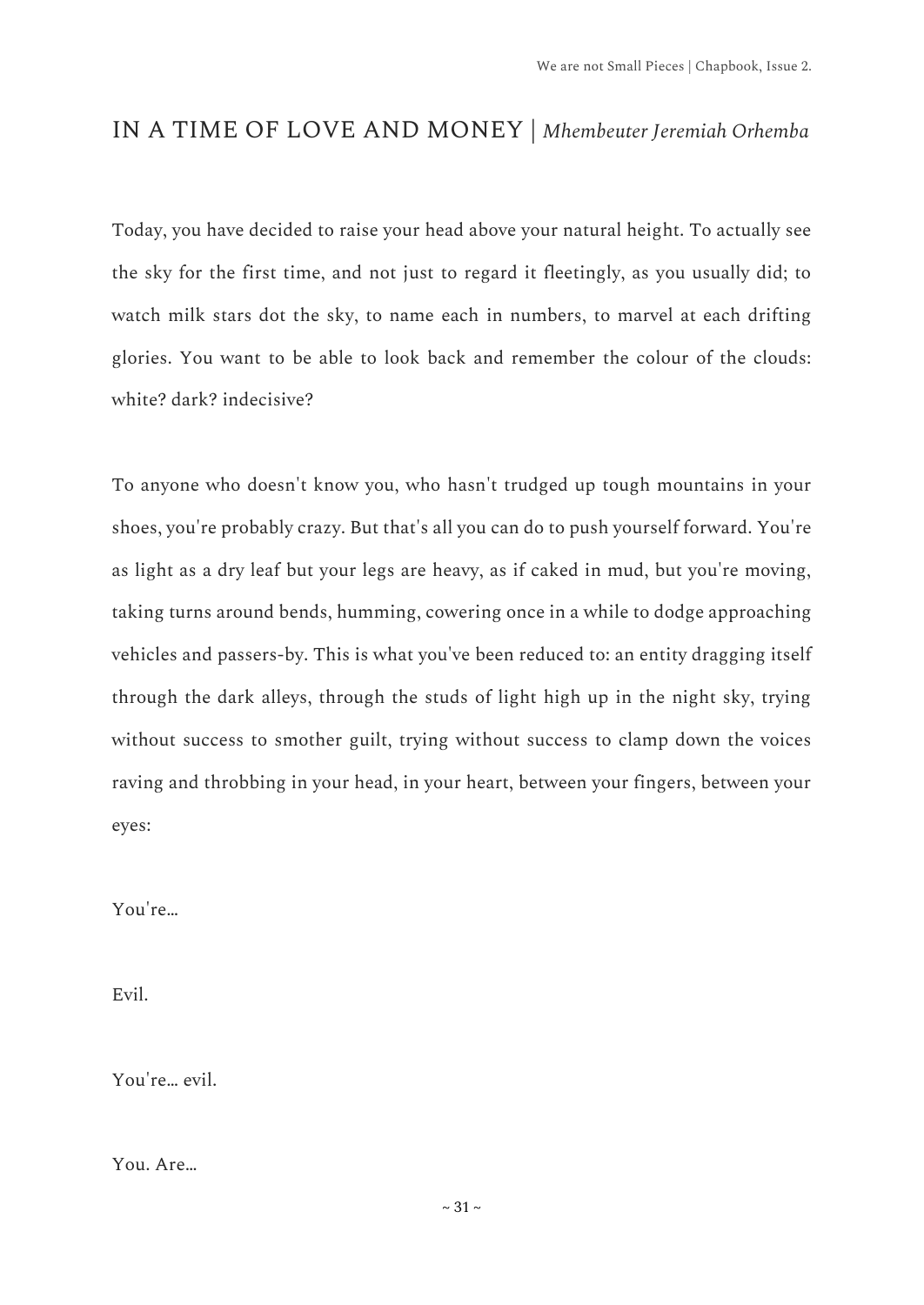You. Are. Evil—

Dragging yourself through the alleys. Marvelling at the glories of nature that have been around since you heaved your first breath. Avoiding everything living, everything breathing. That's all you can do to swipe off the memories you created with Nenge. You told him. You were sincere. You were serious. A teardrop ran down your cheek and plopped on the tiled floor. You were serious when you said the words to him.

Nenge, I can't do anything without you.

Nenge, you're life to my bones.

Nenge, I'll never leave you for nothing in this life.

But here you are, leaving him, dodging away. The guilt is thick and gooey, but your mind manages to stay resolute: this is the best you are doing amidst the circumstances, telling Nenge the truth  $-$  rather than ghosting and betraying him  $-$  that someone else at home has shown interest in you, and because he is rich, your mother has advised that you don't be a fool and choose this rich boy over Nenge.

"Don't you want a secured future ehn?" Her eyes were wrung shut in disgust and rebuke. You sat on the floor, your hands on your head, and whimpered endlessly about how much Nenge meant to you. Of course, your mother didn't understand. She'll not understand. She hissed and turned her lower lip downward. "Look at this foolish boy!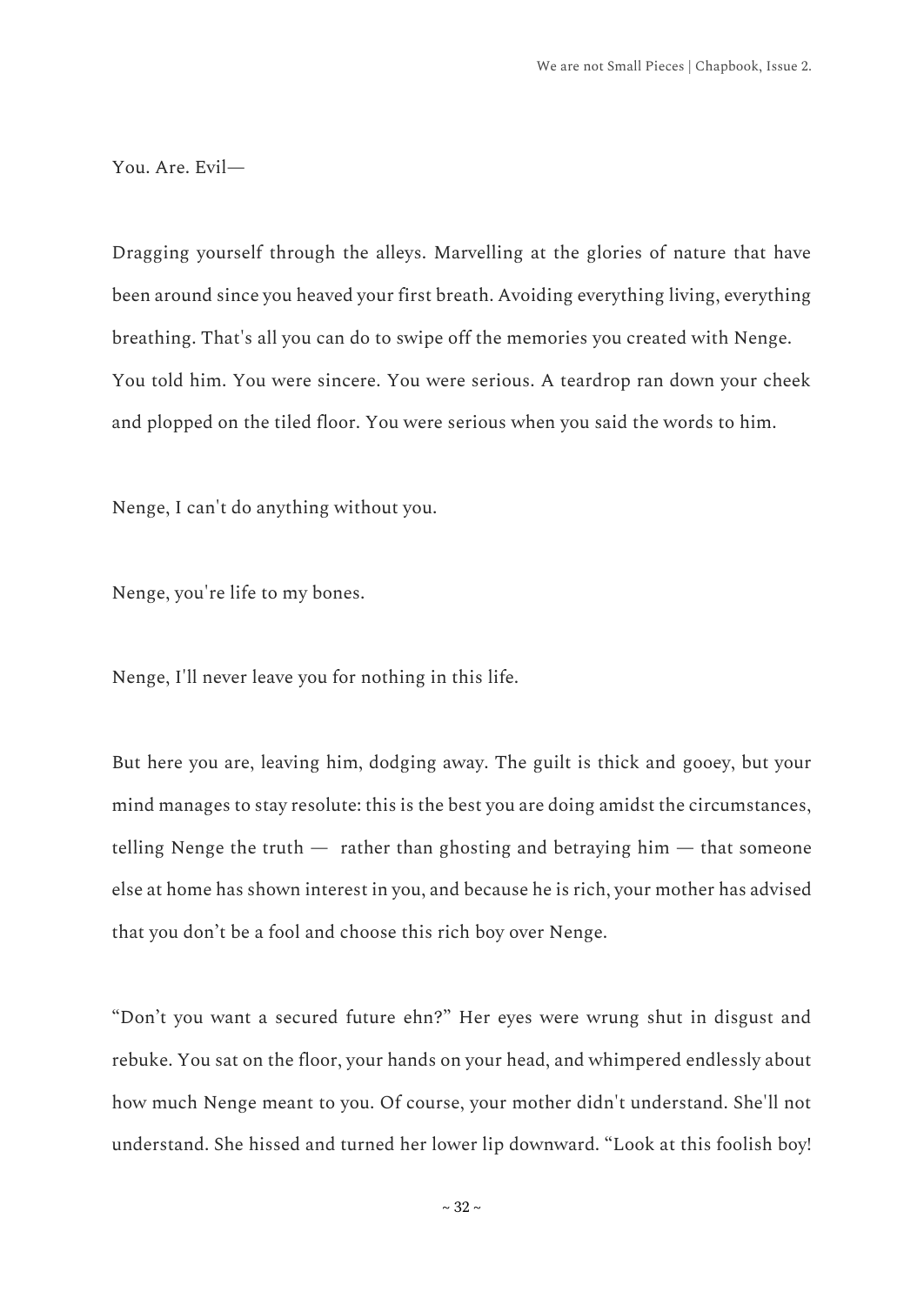Can't you see how stuffed the kitchen is now, thanks to Ortsega? Look at these new pots! Look, original stainless! Or you've not even seen the parlour yet! You better decide o. You better decide before he looks elsewhere!"

Your guilt retrieves your memories, each screenshot of you jabbering about your unwavering love for Nenge with a pride certain of itself. In another memory you burst out on your mother: "How could you be this crude and selfish, mummy? See, as far as I am concerned it is 2034 and not the 19<sup>th</sup> century! And parents no longer force suitors on their children."

Guilt heaves a shoulder and snaps its fingers, facial features contorted. It cannot believe that mere words, ordinary mere words hit at you again and again has washed you into its waters. It snorts.

This evening, the moon is a dusty crescent. A star sits beside it; it pries more memories open, like it's peeling scabs and revealing blood-red injuries. This onslaught brings you bliss, and not soil. Makes you sigh with relief that a shred of humanity still breathes in you. In these memories, you are a little boy, and your siblings are singing wishes to the sky one by one. "Your turn," they prod, but you refute in a small voice that you do not know how. "Just look at the star and make a wish. And be quick before another star appears," they say.

A high-pitched cry draws your attention. Ahead, a car approaches, its silver body a sharp gleam. The road is narrow, and so you withdraw to the side of the road to let it pass. A horn goes off, and you wave, fingers trembling as your whole body because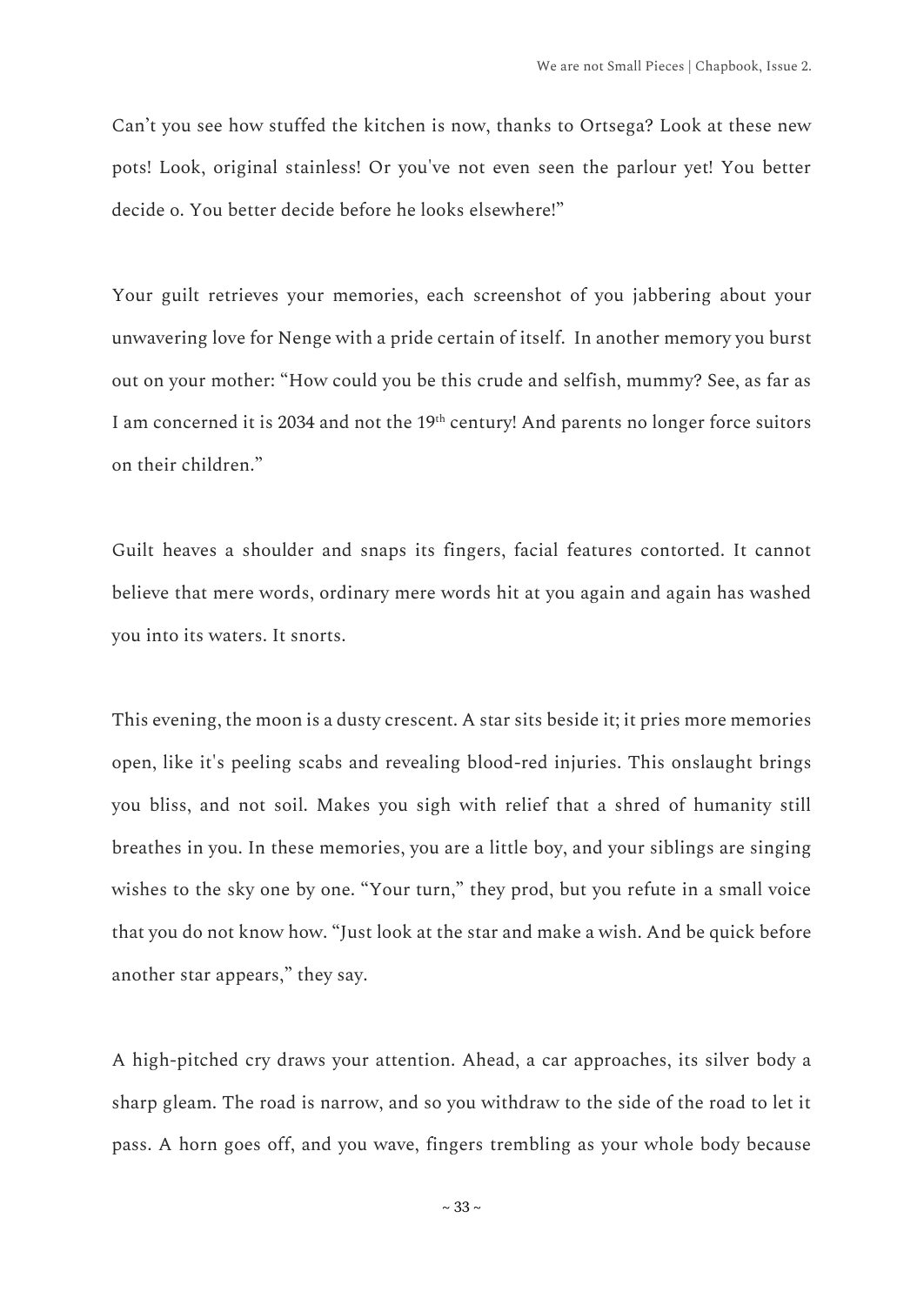instead of someone else, it is Nenge you see. You blink to dispel any illusory state you might be in, but when you open them, the car is ahead and turning around a bend. And because you have come loose, your guilt returns. This time as a looming beast. It roars, claws at your chest, knocks air out of your lungs. It has you opening your mouth to breathe because your nostrils have been blocked. You look over your shoulder and discover the wall of a fence behind you. You lean against it, shivering as guilt paints images of you, suit-clad, saying yes to Ortsega and his riches before the altar. It replays your promises to Nenge again. "No, no," you say, sliding down to the ground. "I can't do this. I just can't, mummy." You wheeze, wheeze, wheeze. And wheeze.

#### BIOGRAPHY

MHEMBEUTER JEREMIAH ORHEMBA is Nigerian. A 2021 ARTmosterrific artistin-residence and first runner-up for the 2021 Kreative Diadem contest (fiction), his works have found home or are forthcoming in FictionWrit Magazine, The Shallow Tales Review, Arts Lounge, Eboquills, The Muse Journal, and Agapanthus Collective. He is an Editor at FictionWrit Magazine, wishes to attain the peaceful serenity of water, enjoys watching TK and Carlos kiss, and tweets [@son\\_of\\_faya.](https://twitter.com/son_of_faya?s=20&t=5MfnAEVx0xof42KvsZOs8Q)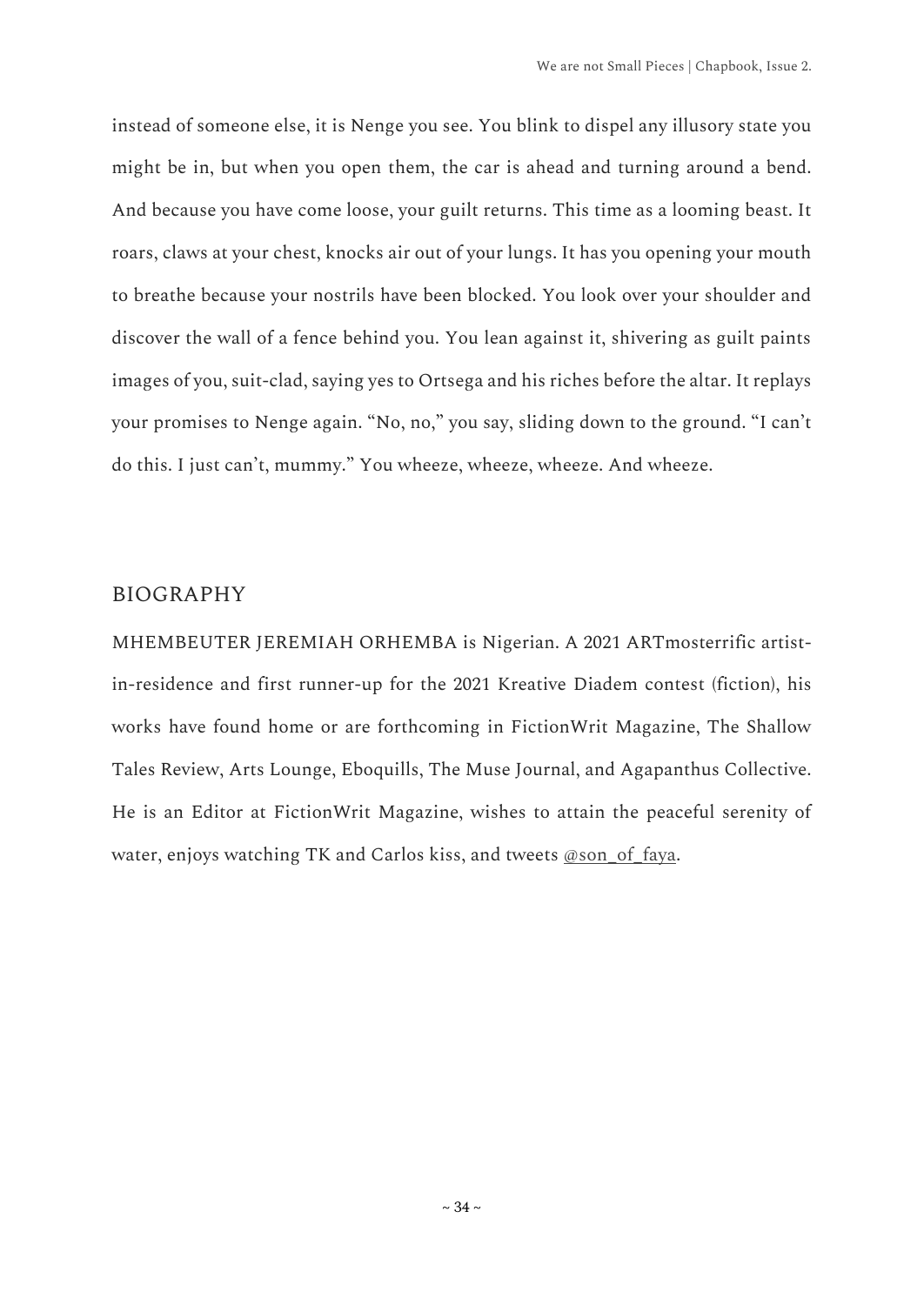# VISUAL ARTS

<span id="page-45-0"></span>*Fuscation: (noun) A darkening; obscurity; obfuscation*

*— [Wiktionary](https://en.wiktionary.org/wiki/fuscation#:~:text=Noun,A%20darkening%3B%20obscurity%3B%20obfuscation.)*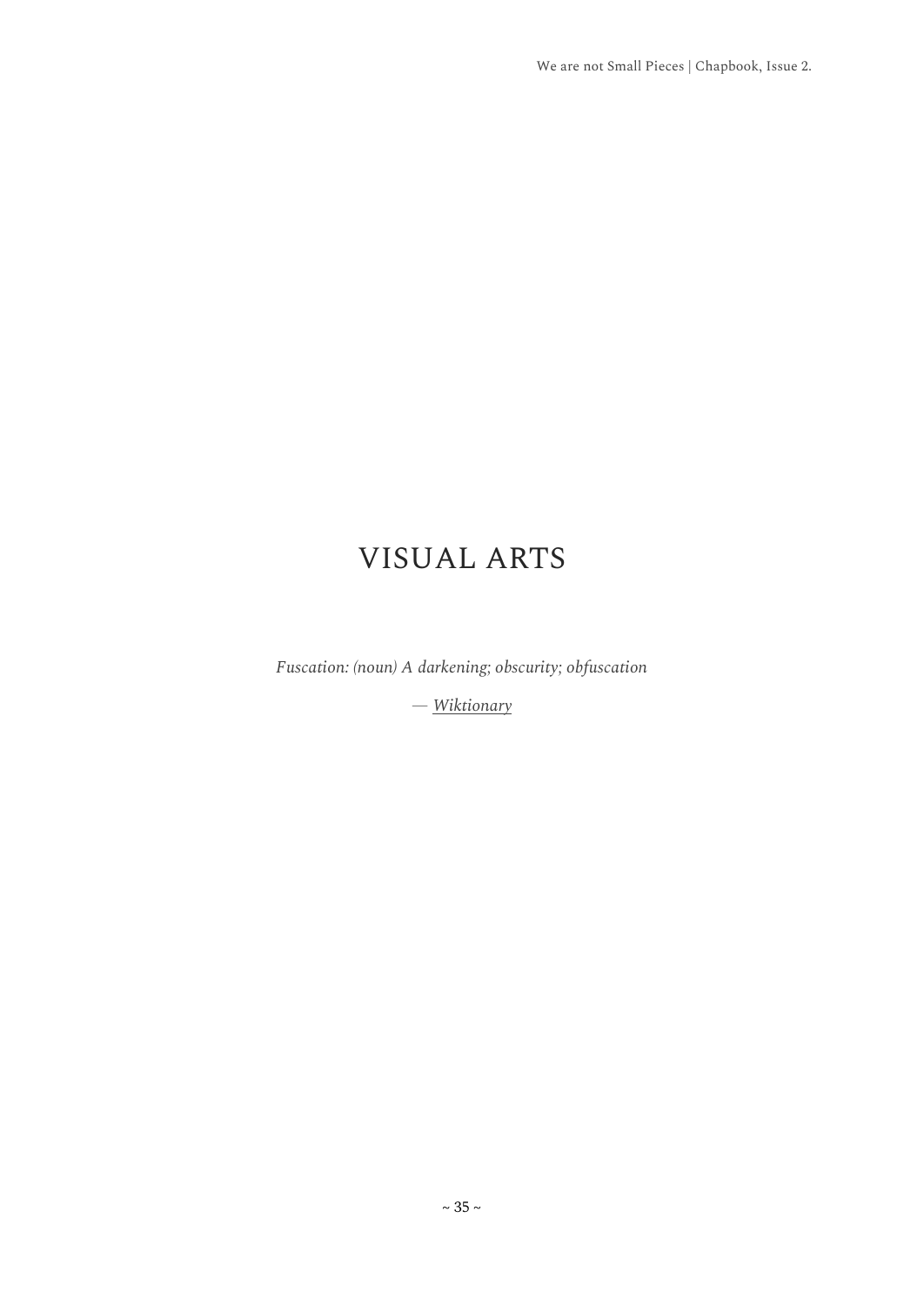# <span id="page-46-0"></span>FUSCA | *Martins Deep*